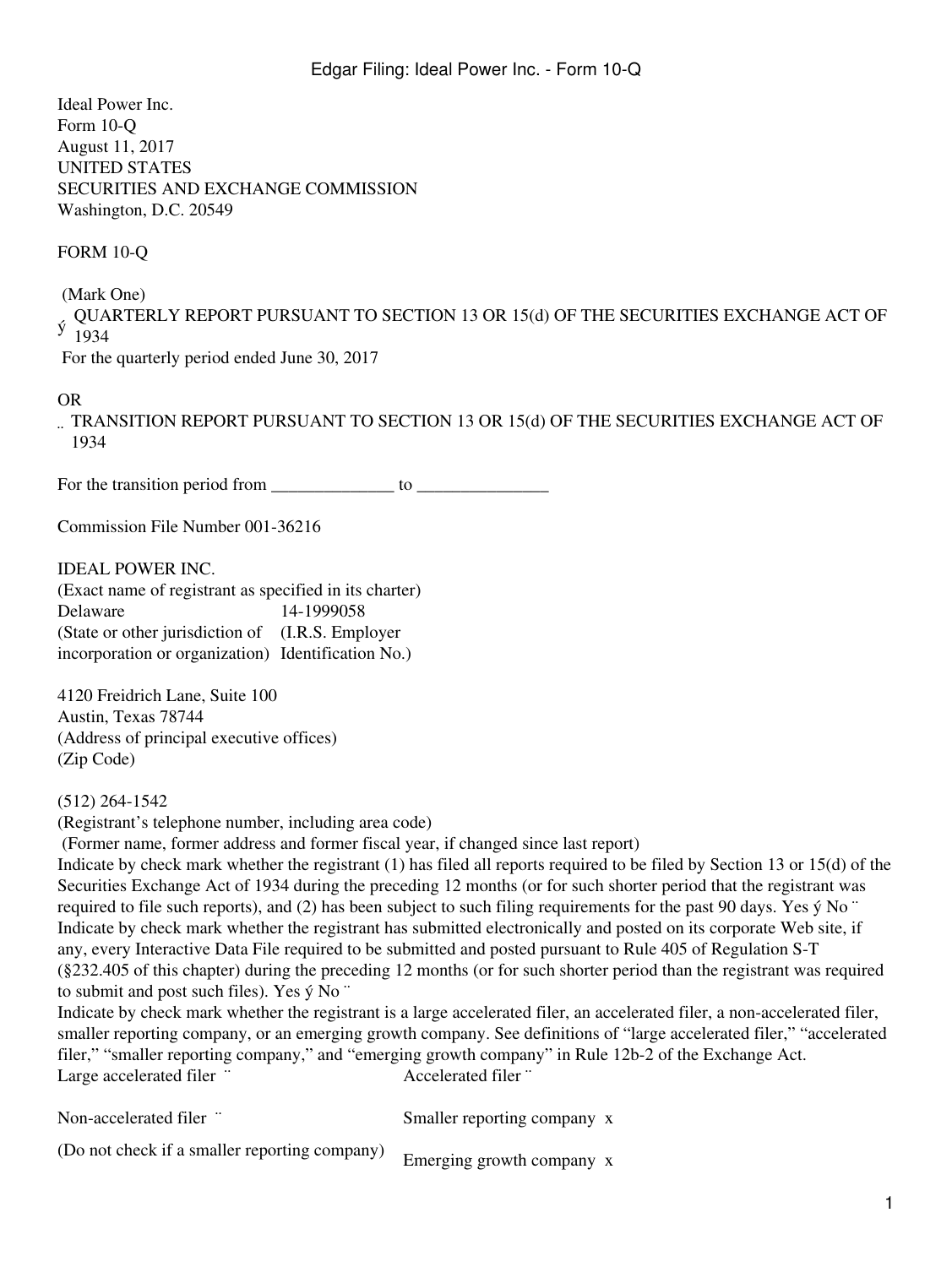If an emerging growth company, indicate by check mark whether the registrant has elected not to use the extended transition period for complying with any new or revised financial accounting standards provided pursuant to Section 13(a) of the Exchange Act. ¨

Indicate by check mark whether the issuer is a shell company (as defined in Rule 12b-2 of the Exchange Act). Yes ¨ No ý

As of August 7, 2017, the issuer had 13,996,782 shares of common stock, par value \$.001, outstanding.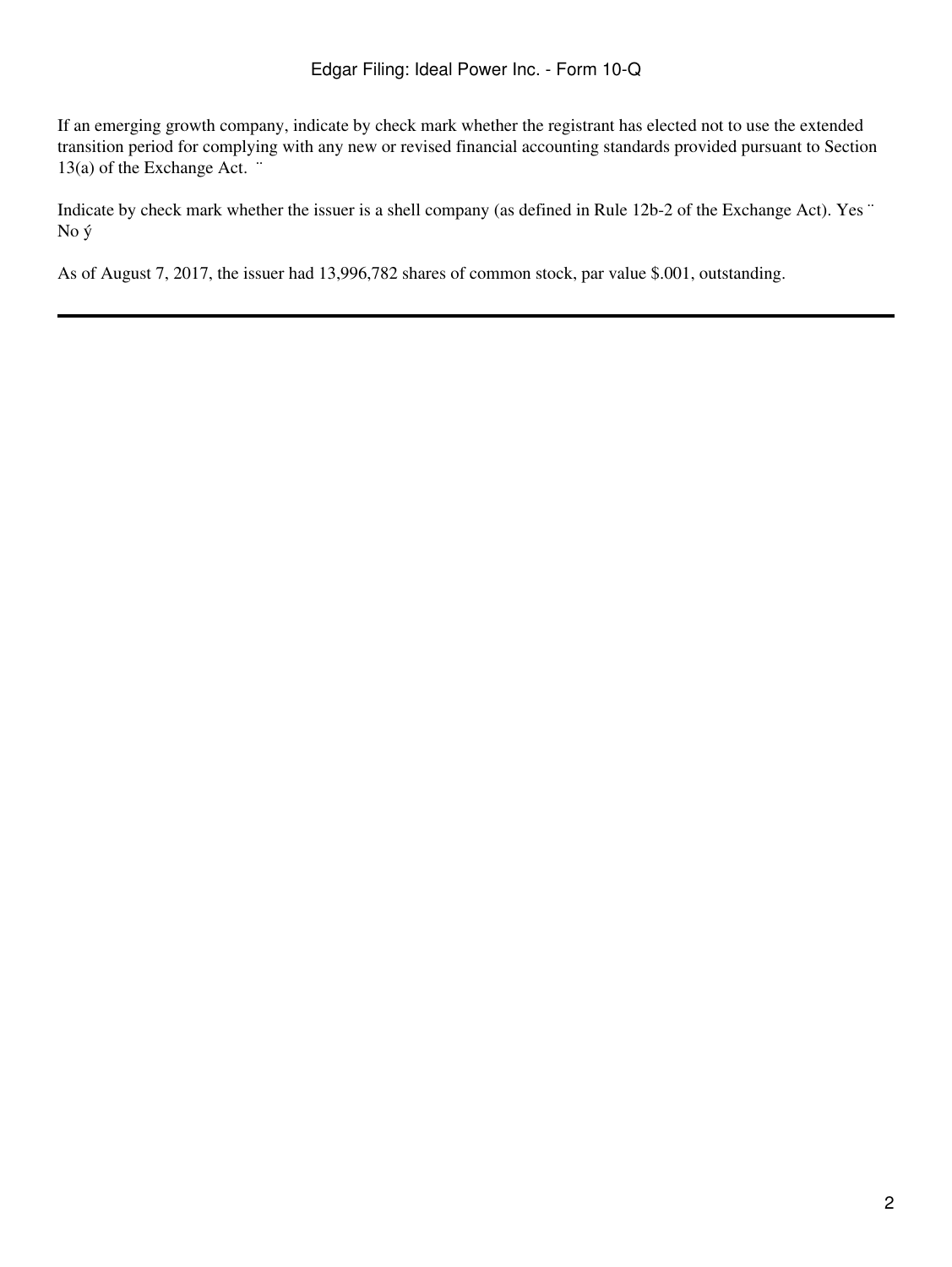# <span id="page-2-0"></span>TABLE OF CONTENTS

| PART I            | FINANCIAL INFORMATION                                                                                                                                                                                                                                                                                         |                             |
|-------------------|---------------------------------------------------------------------------------------------------------------------------------------------------------------------------------------------------------------------------------------------------------------------------------------------------------------|-----------------------------|
| Item 1.           | <b>Condensed Financial Statements</b>                                                                                                                                                                                                                                                                         | $\overline{1}$              |
|                   | Balance Sheets at June 30, 2017 (Unaudited) and December 31, 2016<br>Statements of Operations for the three and six months ended June 30, 2017 and 2016 (Unaudited)<br>Statements of Cash Flows for the six months ended June 30, 2017 and 2016 (Unaudited)<br><b>Notes to Unaudited Financial Statements</b> | $\frac{1}{2}$ $\frac{3}{4}$ |
| Item 2.           | Management's Discussion and Analysis of Financial Condition and Results of Operations                                                                                                                                                                                                                         | 11                          |
| Item 3.           | Quantitative and Qualitative Disclosures About Market Risk                                                                                                                                                                                                                                                    | 17                          |
| Item 4.           | <b>Controls and Procedures</b>                                                                                                                                                                                                                                                                                | 17                          |
|                   | PART II OTHER INFORMATION                                                                                                                                                                                                                                                                                     |                             |
| Item 1.           | <b>Legal Proceedings</b>                                                                                                                                                                                                                                                                                      | <u>18</u>                   |
|                   | Item 1A. Risk Factors                                                                                                                                                                                                                                                                                         | <u>18</u>                   |
| Item 2.           | Unregistered Sales of Equity Securities and Use of Proceeds                                                                                                                                                                                                                                                   | 18                          |
| Item 3.           | <b>Defaults Upon Senior Securities</b>                                                                                                                                                                                                                                                                        | <u>18</u>                   |
| Item 4.           | <b>Mine Safety Disclosures</b>                                                                                                                                                                                                                                                                                | <u>19</u>                   |
| Item 5.           | Other Information                                                                                                                                                                                                                                                                                             | <u>19</u>                   |
| Item 6.           | Exhibits                                                                                                                                                                                                                                                                                                      | 19                          |
| <b>SIGNATURES</b> |                                                                                                                                                                                                                                                                                                               | 20                          |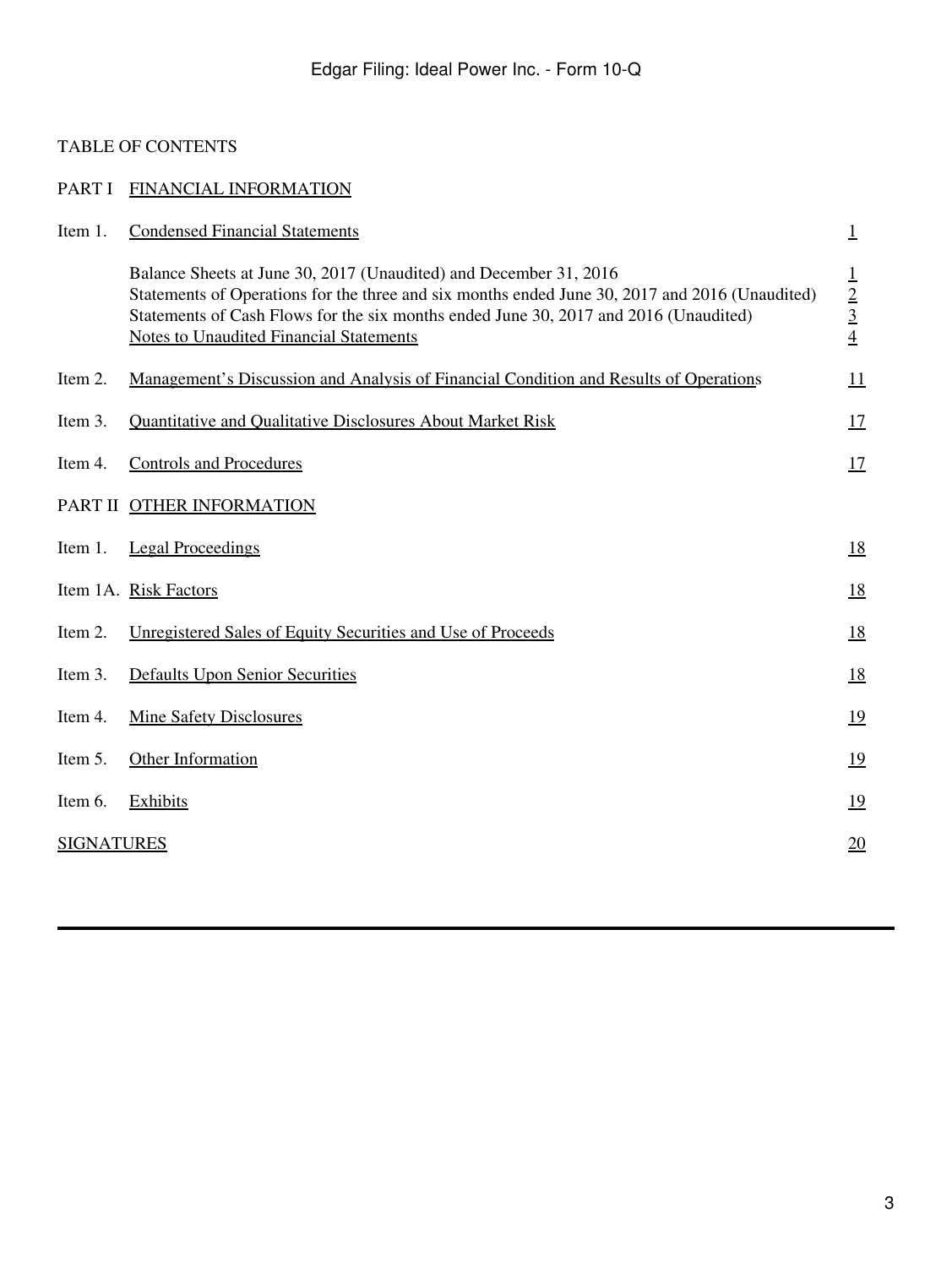### PART I - FINANCIAL INFORMATION

### <span id="page-3-0"></span>ITEM 1. CONDENSED FINANCIAL STATEMENTS

<span id="page-3-1"></span>IDEAL POWER INC. Balance Sheets

|                                                                                           | June 30, 2017                 | December<br>31, 2016     |
|-------------------------------------------------------------------------------------------|-------------------------------|--------------------------|
|                                                                                           | (unaudited)                   |                          |
| <b>ASSETS</b>                                                                             |                               |                          |
| Current assets:                                                                           |                               |                          |
| Cash and cash equivalents                                                                 | \$13,335,908                  | \$4,204,916              |
| Accounts receivable, net                                                                  | 205,646                       | 378,658                  |
| Inventories, net                                                                          | 366,535                       | 1,245,147                |
| Prepayments and other current assets                                                      | 252,532                       | 312,593                  |
| Total current assets                                                                      | 14,160,621                    | 6,141,314                |
| Property and equipment, net                                                               | 751,138                       | 936,486                  |
| Intangible assets, net                                                                    | 2,099,182                     | 1,905,556                |
| Other assets                                                                              |                               | 17,920                   |
| <b>Total Assets</b>                                                                       | \$17,010,941                  | \$9,001,276              |
| LIABILITIES AND STOCKHOLDERS' EQUITY                                                      |                               |                          |
| Current liabilities:                                                                      |                               |                          |
| Accounts payable                                                                          | \$212,984                     | \$346,767                |
| Accrued expenses                                                                          | 1,180,282                     | 1,149,129                |
| Total current liabilities                                                                 | 1,393,266                     | 1,495,896                |
| Other long-term liabilities                                                               | 489,941                       | 265,418                  |
| <b>Total liabilities</b>                                                                  | 1,883,207                     | 1,761,314                |
| Commitments and contingencies (see Note 8)                                                |                               |                          |
| Stockholders' equity:                                                                     |                               |                          |
| Preferred stock, \$0.001 par value; 10,000,000 shares authorized; 1,518,430 shares issued | 1,518                         |                          |
| and outstanding at June 30, 2017                                                          |                               |                          |
| Common stock, \$0.001 par value; 50,000,000 shares authorized; 13,998,465 shares issued   |                               |                          |
| and 13,996,782 shares outstanding at June 30, 2017 and 9,560,896 shares issued and        | 13,998                        | 9,561                    |
| 9,559,213 shares outstanding at December 31, 2016, respectively                           |                               |                          |
| Additional paid-in capital                                                                | 66,471,006                    | 52,310,481               |
| Treasury stock, at cost; 1,683 shares at June 30, 2017 and December 31, 2016              | (5,915)                       | (5,915)<br>$\rightarrow$ |
| Accumulated deficit                                                                       | $(51,352,873)$ $(45,074,165)$ |                          |
| Total stockholders' equity                                                                | 15, 127, 734                  | 7,239,962                |
| Total Liabilities and Stockholders' Equity                                                | \$17,010,941                  | \$9,001,276              |

The accompanying notes are an integral part of these condensed financial statements.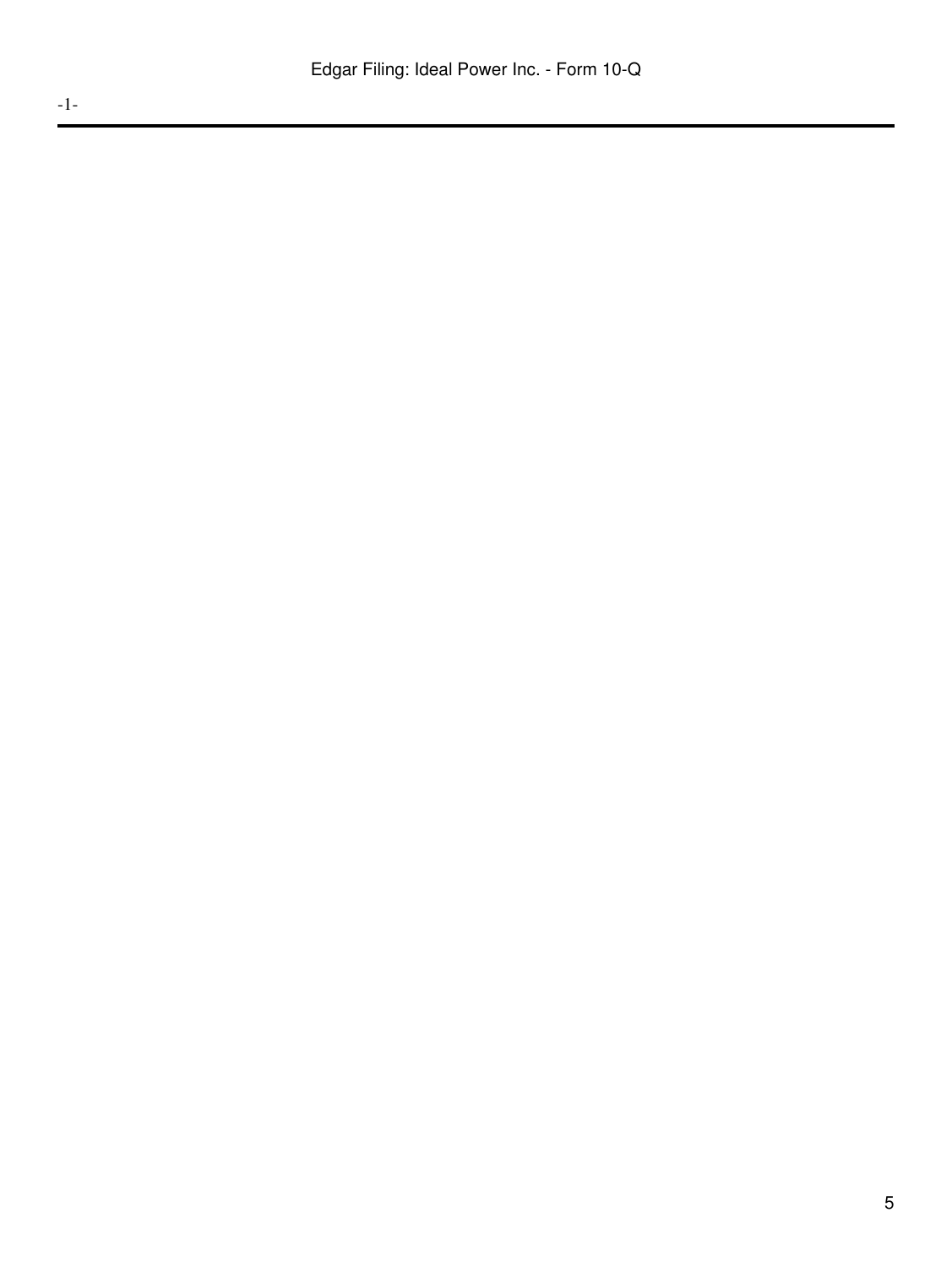#### <span id="page-5-0"></span>IDEAL POWER INC. Statements of Operations (unaudited)

|                                                                            | Three Months Ended<br>June 30,             |                                                         | Six Months Ended<br>June 30,                 |                                        |
|----------------------------------------------------------------------------|--------------------------------------------|---------------------------------------------------------|----------------------------------------------|----------------------------------------|
| Product revenue<br>Cost of product revenue<br>Gross profit (loss)          | 2017<br>\$253,370<br>764,609<br>(511, 239) | 2016<br>\$322,116<br>298,937<br>23,179                  | 2017<br>\$529,040<br>1,475,539<br>(946, 499) | 2016<br>\$818,760<br>793,691<br>25,069 |
| Operating expenses:                                                        |                                            |                                                         |                                              |                                        |
| Research and development                                                   | 1,108,368                                  | 1,203,179                                               | 2,298,537                                    | 2,683,164                              |
| General and administrative                                                 | 1,170,415                                  | 881,659                                                 | 2,076,378                                    | 1,801,990                              |
| Sales and marketing                                                        | 427,336                                    | 412,433                                                 | 968,869                                      | 824,963                                |
| Total operating expenses                                                   | 2,706,119                                  | 2,497,271                                               | 5,343,784                                    | 5,310,117                              |
| Loss from operations                                                       |                                            | $(3,217,358)$ $(2,474,092)$ $(6,290,283)$ $(5,285,048)$ |                                              |                                        |
| Interest income, net                                                       | 7,034                                      | 6,615                                                   | 11,575                                       | 15,224                                 |
| Net loss                                                                   |                                            | $$(3,210,324) $(2,467,477) $(6,278,708) $(5,269,824)$   |                                              |                                        |
| Net loss per share – basic and fully diluted                               | \$(0.23)                                   | $)$ \$(0.26)                                            | $)$ \$(0.50                                  | $)$ \$(0.55)                           |
| Weighted average number of shares outstanding – basic and<br>fully diluted | 13,989,282                                 | 9,547,747                                               | 12,443,076                                   | 9,546,864                              |

The accompanying notes are an integral part of these condensed financial statements.

-2-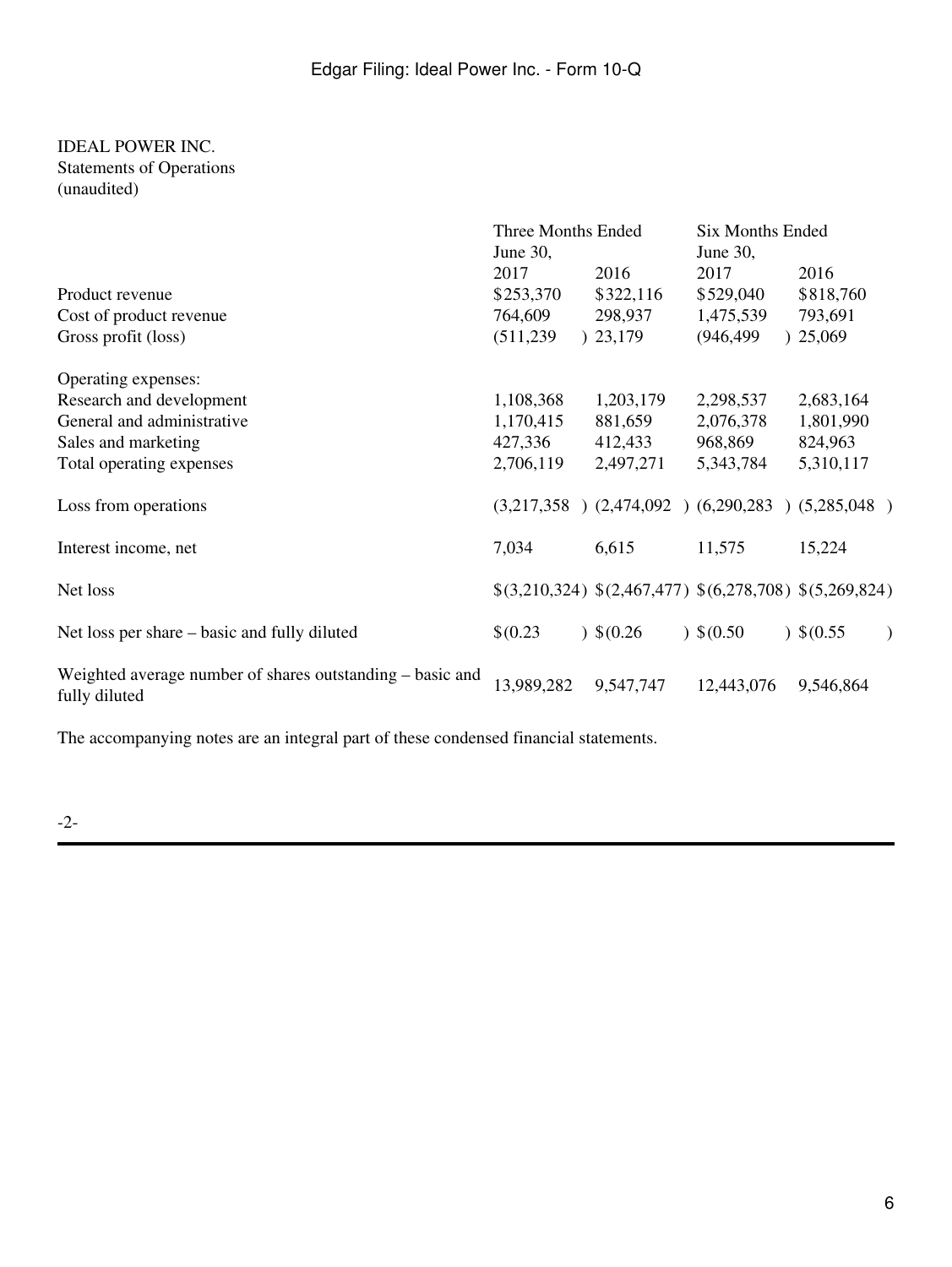#### <span id="page-6-0"></span>IDEAL POWER INC. Statements of Cash Flows (unaudited)

|                                                                             | Six Months Ended            |               |               |
|-----------------------------------------------------------------------------|-----------------------------|---------------|---------------|
|                                                                             | June 30,                    |               |               |
|                                                                             | 2017                        | 2016          |               |
| Cash flows from operating activities:                                       |                             |               |               |
| Net loss                                                                    | \$(6,278,708) \$(5,269,824) |               |               |
| Adjustments to reconcile net loss to net cash used in operating activities: |                             |               |               |
| Allowance for doubtful accounts                                             | 273,727                     | 15,475        |               |
| Write-down of inventory                                                     | 712,083                     | 12,590        |               |
| Depreciation and amortization                                               | 224,926                     | 184,279       |               |
| Write-off of capitalized patents                                            | 202,343                     | 48,773        |               |
| Write-off of fixed assets                                                   | 15,036                      | 1,215         |               |
| Stock-based compensation                                                    | 498,006                     | 763,326       |               |
| Decrease (increase) in operating assets:                                    |                             |               |               |
| Accounts receivable                                                         | (100, 715)                  | )446,261      |               |
| Inventories                                                                 | 166,529                     | (627, 650)    | $\mathcal{L}$ |
| Prepayments and other current assets                                        | 77,981                      | 60,427        |               |
| Increase (decrease) in operating liabilities:                               |                             |               |               |
| Accounts payable                                                            | (133, 783)                  | $)$ (234,486) | $\mathcal{L}$ |
| Accrued expenses                                                            | (5,627)                     | (405,761)     | $\mathcal{L}$ |
| Net cash used in operating activities                                       | $(4,348,202)$ $(5,005,375)$ |               |               |
| Cash flows from investing activities:                                       |                             |               |               |
| Purchase of property and equipment                                          | (18, 146)                   | (297,095)     | $\mathcal{L}$ |
| Acquisition of intangible assets                                            | (171, 134)                  | (203,500)     | $\mathcal{L}$ |
| Net cash used in investing activities                                       | (189, 280)                  | (500, 595)    | $\mathcal{L}$ |
| Cash flows from financing activities:                                       |                             |               |               |
| Net proceeds from issuance of stock                                         | 13,657,331                  |               |               |
| Exercise of options and warrants                                            | 11,143                      | 35,536        |               |
| Net cash provided by financing activities                                   | 13,668,474                  | 35,536        |               |
| Net increase (decrease) in cash and cash equivalents                        | 9,130,992                   | (5,470,434)   |               |
| Cash and cash equivalents at beginning of period                            | 4,204,916                   | 15,022,286    |               |
| Cash and cash equivalents at end of period                                  | \$13,335,908                | \$9,551,852   |               |

The accompanying notes are an integral part of these condensed financial statements.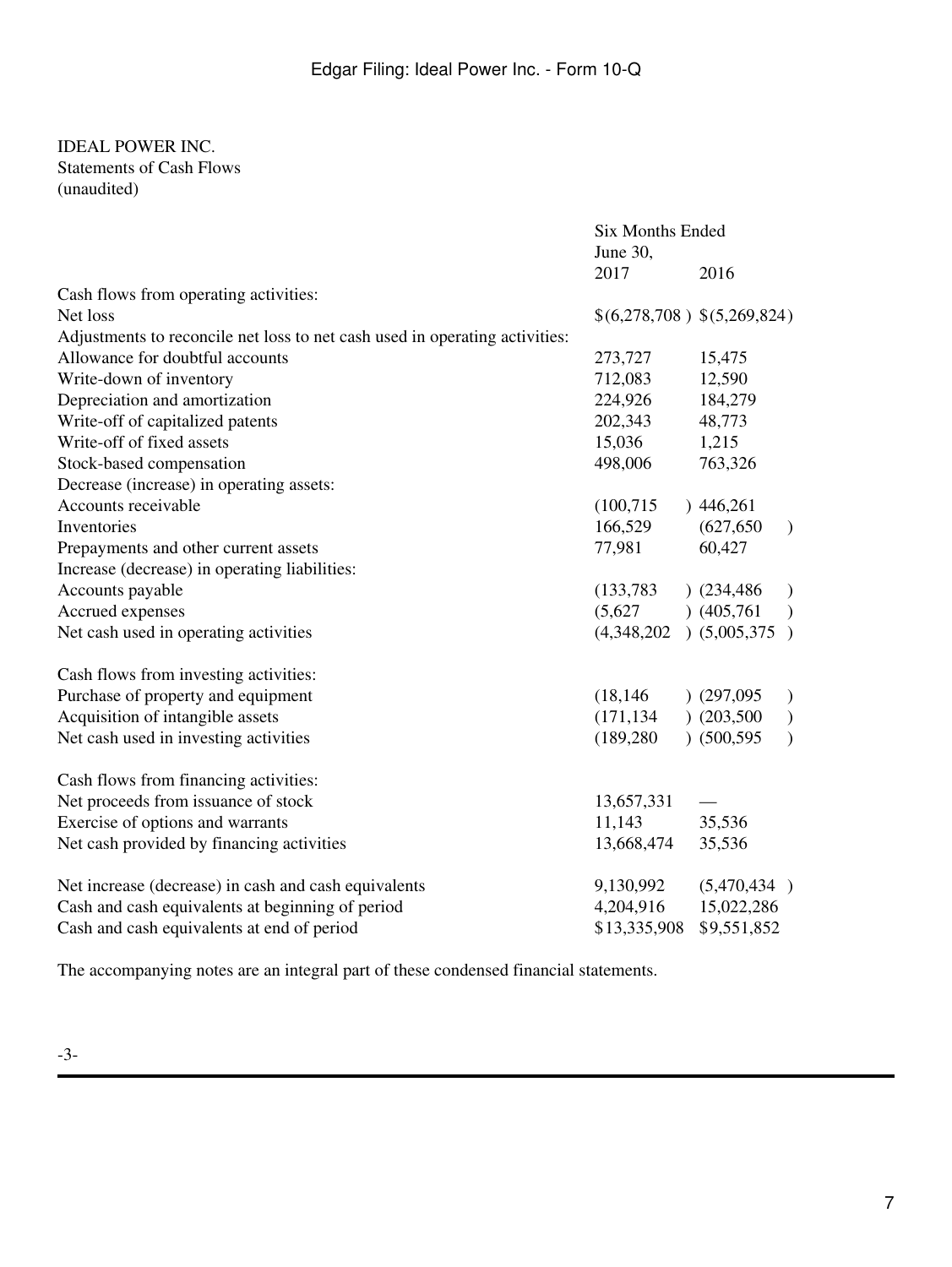<span id="page-7-0"></span>Ideal Power Inc. Notes to Financial Statements (unaudited)

#### Note 1 – Organization and Description of Business

Ideal Power Inc. (the "Company") was incorporated in Texas on May 17, 2007 under the name Ideal Power Converters, Inc. The Company changed its name to Ideal Power Inc. on July 8, 2013 and re-incorporated in Delaware on July 15, 2013. With headquarters in Austin, Texas, it develops power conversion solutions with a focus on solar + storage, microgrid applications and stand-alone energy storage. The principal products of the Company are power conversion systems, including 2-port and multi-port products.

Since its inception, the Company has generated limited revenues from the sale of products and has financed its research and development efforts and operations through the sale of common stock and, prior to its initial public offering, the issuance of convertible debt.

Note 2 – Summary of Significant Accounting Policies

#### Basis of Presentation

The accompanying unaudited financial statements have been prepared in accordance with the rules and regulations of the Securities and Exchange Commission for Form 10-Q. Accordingly, certain information and footnote disclosures normally included in financial statements prepared in accordance with generally accepted accounting principles have been condensed or omitted pursuant to such rules and regulations. The Balance Sheet at December 31, 2016 has been derived from the Company's audited financial statements.

In the opinion of management, these financial statements reflect all normal recurring, and other adjustments, necessary for a fair presentation. These financial statements should be read in conjunction with the audited financial statements included in the Company's Annual Report on Form 10-K for the year ended December 31, 2016. Operating results for interim periods are not necessarily indicative of operating results for an entire fiscal year or any other future periods.

#### Recent Accounting Pronouncements

In May 2014, the Financial Accounting Standards Board, or FASB, issued Accounting Standards Update ("ASU") 2014-09, Revenue from Contracts with Customers (Topic 606), requiring an entity to recognize the amount of revenue to which it expects to be entitled for the transfer of promised goods or services to customers. The FASB has recently issued several amendments to the standard, including clarification on accounting for licenses of intellectual property and identifying performance obligations. The standard will replace most existing revenue recognition guidance in U.S. GAAP when it becomes effective and permits the use of either the retrospective or cumulative effect transition method. The updated standard becomes effective for annual and interim periods beginning after December 15, 2017 and early adoption is permitted. The Company will not early adopt and the standard is not expected to have a significant effect on the Company's financial statements.

In February 2016, the FASB issued ASU 2016-02, Leases (Topic 842), to increase transparency and comparability among organizations by requiring the recognition of lease assets and lease liabilities on the balance sheet. Most prominent among the amendments is the recognition of assets and liabilities by lessees for those leases classified as operating leases under previous U.S. GAAP. Under the new standard, disclosures are required to meet the objective of enabling users of financial statements to assess the amount, timing, and uncertainty of cash flows arising from leases.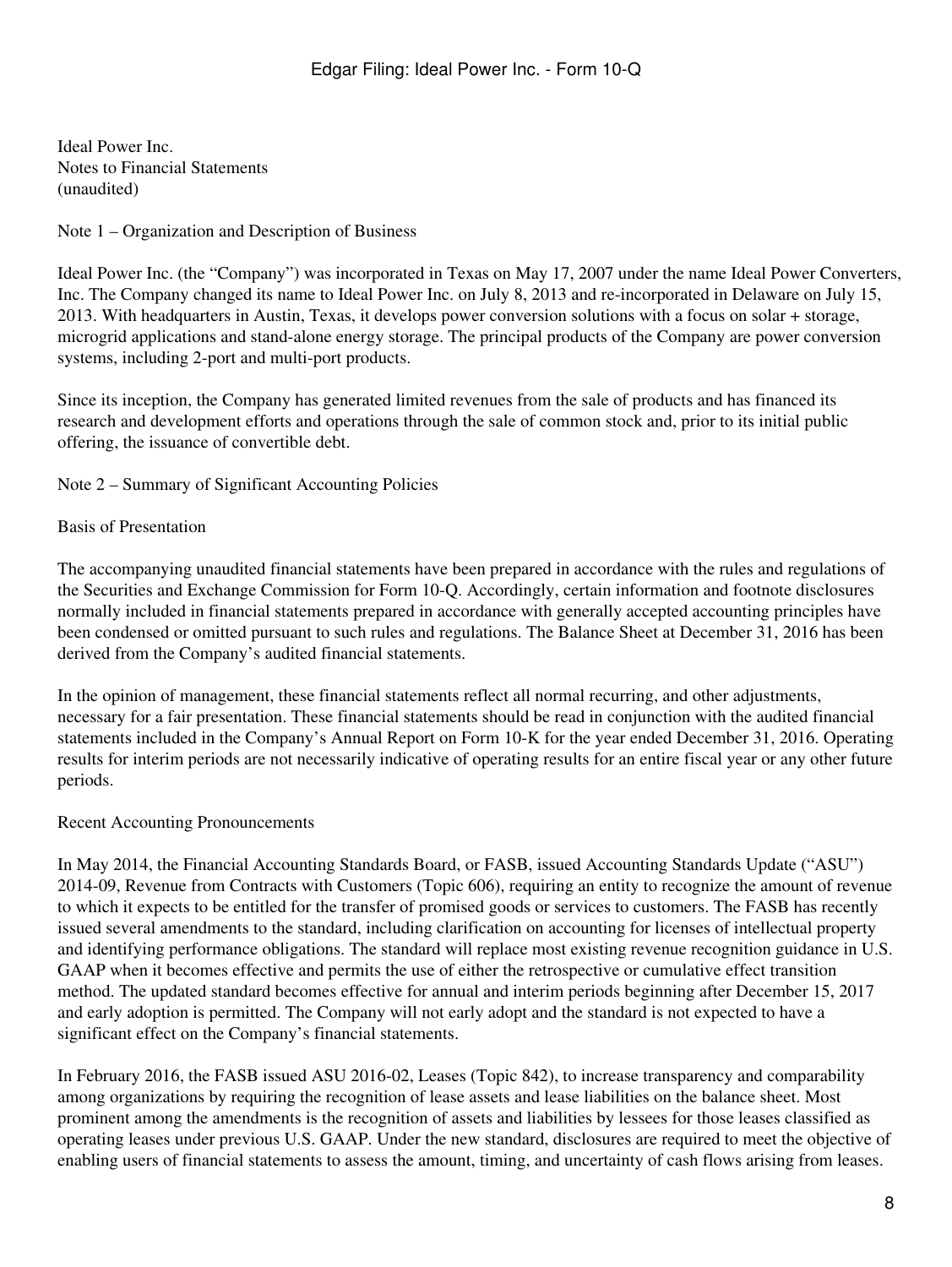# Edgar Filing: Ideal Power Inc. - Form 10-Q

The new standard will be effective for annual and interim periods beginning after December 15, 2018, with early adoption permitted. While the Company is continuing to assess the potential impact of this standard, it expects its lease commitment will be subject to the updated standard and recognized as a lease liability and right-of-use asset upon adoption.

In August 2016, the FASB issued ASU 2016-15, Statement of Cash Flows (Topic 230), in order to address eight specific cash flow issues with the objective of reducing the existing diversity in practice. The updated standard is effective for financial statements issued for annual periods beginning after December 15, 2017 and interim periods within those fiscal years with early adoption permitted. The adoption of the standard will not have a significant effect on the Company's financial statements.

In May 2017, the FASB issued ASU 2017-09, Compensation - Stock Compensation (Topic 718): Scope of Modification Accounting. This ASU provides clarity and reduces both (1) diversity in practice and (2) cost and complexity when applying the guidance in Topic 71 to a change to the terms or conditions of a share-based payment award. The amendments in this ASU

-4-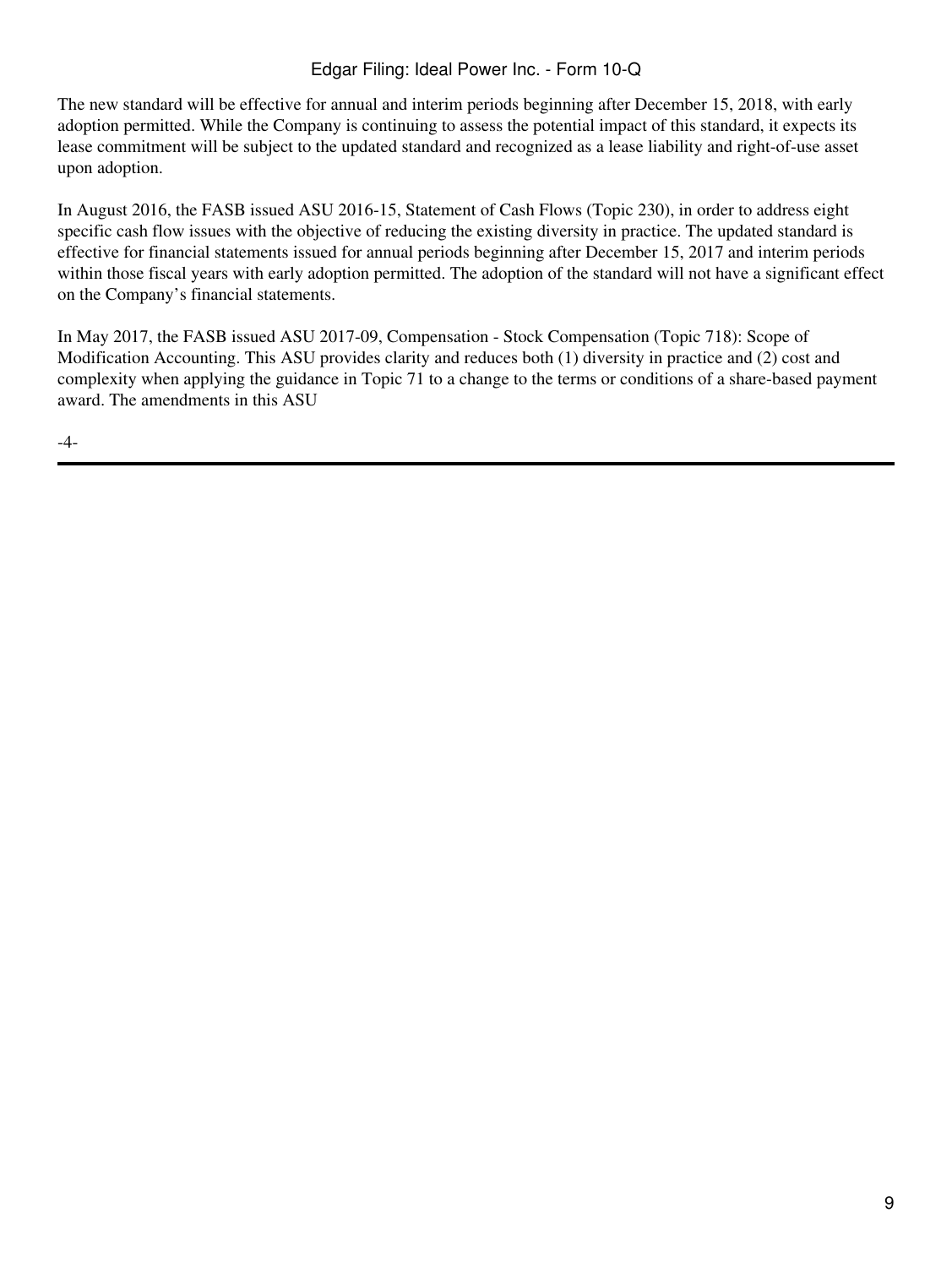are effective for public entities for fiscal years and interim periods beginning after December 15, 2017, with early adoption permitted. The ASU should be applied prospectively on and after the effective date. The Company is evaluating the impact of this ASU.

Management does not believe that any other recently issued, but not yet effective, accounting standards, if adopted, would have a material impact on the Company's financial statements.

Note 3 – Accounts Receivable

Accounts receivable, net consisted of the following:

| June $30$ ,<br>2017 | December<br>31,<br>2016 |
|---------------------|-------------------------|
| (unaudited)         |                         |
| \$392,686           | \$430,278               |
| 102,147             | 33,755                  |
| 494,833             | 464,033                 |
| (289, 187)          | (85,375)                |
| \$205,646           | \$378,658               |
|                     |                         |

At June 30, 2017, the allowance for doubtful accounts represents trade receivables from three customers which were fully reserved as it was determined that the probability of collection is remote. During the six months ended June 30, 2017, the Company collected \$15,475 and wrote-off \$69,900 of its allowance for doubtful accounts. These changes in the allowance for doubtful accounts are reflected within the sales and marketing line item of the statement of operations.

Note 4 – Inventories

Inventories, net consisted of the following:

|                          | June 30,<br>2017       | December<br>31,<br>2016 |
|--------------------------|------------------------|-------------------------|
|                          | (unaudited)            |                         |
| Raw materials            | \$288,650              | \$363,195               |
| Finished goods           | 149,055                | 941,921                 |
|                          | 437,705                | 1,305,116               |
| Reserve for obsolescence | (71, 170)<br>$\lambda$ | (59,969)                |
|                          | \$366,535              | \$1,245,147             |

During the six months ended June 30, 2017, the Company recorded a non-cash inventory charge of \$712,083, of which\$708,204 is related to excess finished goods inventory of its legacy 125kW battery converter and its end-of-life IBC-30 battery converter and is reflected within the cost of product revenue line item of the statement of operations.

-5-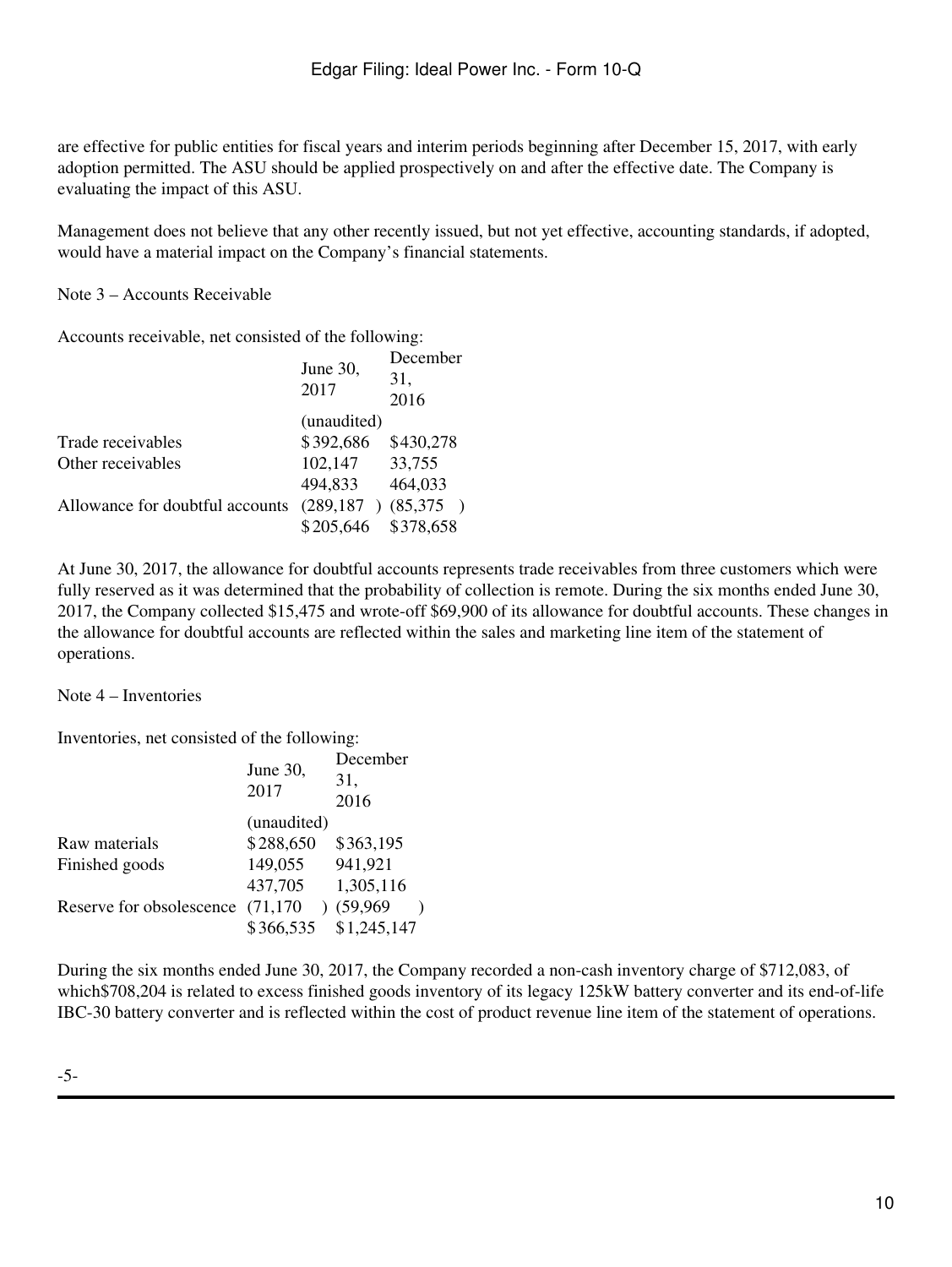## Note 5 – Property and Equipment

Property and equipment, net consisted of the following:

|                                             | June 30,<br>2017 | December<br>31,<br>2016 |
|---------------------------------------------|------------------|-------------------------|
|                                             | (unaudited)      |                         |
| Machinery and equipment                     | \$890,264        | \$894,228               |
| Building leasehold improvements             | 395,335          | 395,335                 |
| Furniture, fixtures, software and computers | 215,993          | 228,011                 |
|                                             | 1,501,592        | 1,517,574               |
| Accumulated depreciation and amortization   | (750, 454)       | (581,088)               |
|                                             | \$751,138        | \$936,486               |

Note 6 – Intangible Assets

Intangible assets, net consisted of the following:

|                                   | June 30,<br>2017        | December<br>31,<br>2016 |
|-----------------------------------|-------------------------|-------------------------|
|                                   | (unaudited)             |                         |
| Patents                           | \$1,524,994             | \$1,556,204             |
| Other intangible assets           | 732,175                 | 470,870                 |
|                                   | 2,257,169               | 2,027,074               |
| Accumulated amortization (157,987 |                         | (121,518)               |
|                                   | \$2,099,182 \$1,905,556 |                         |
|                                   |                         |                         |

At June 30, 2017 and December 31, 2016, the Company had capitalized \$554,216 and \$678,410, respectively, for costs related to patents that have not been awarded.

In June 2017, a U.S. patent was issued associated with licensing agreements and the Company recorded an intangible asset and corresponding long-term liability for the estimated present value of future payments of \$261,303. The Company is amortizing the capitalized costs over the remaining term of the agreements. For further discussion of the licensing agreements, see Note 8.

Amortization expense amounted to \$18,594 and \$36,469 for the three and six months ended June 30, 2017, respectively, and \$15,705 and \$29,067 for the three and six months ended June 30, 2016, respectively. Amortization expense for the succeeding five years and thereafter is approximately \$45,000 (2017), \$91,000 (2018-2021) and \$1,136,000 (thereafter).

Note 7 – Accrued Expenses

Accrued expenses consisted of the following:

|                                | June 30,<br>2017 | December<br>31.<br>2016 |
|--------------------------------|------------------|-------------------------|
|                                | (unaudited)      |                         |
| Accrued compensation \$423,819 |                  | \$519,485               |
| Warranty reserve               | 398,079          | 335,893                 |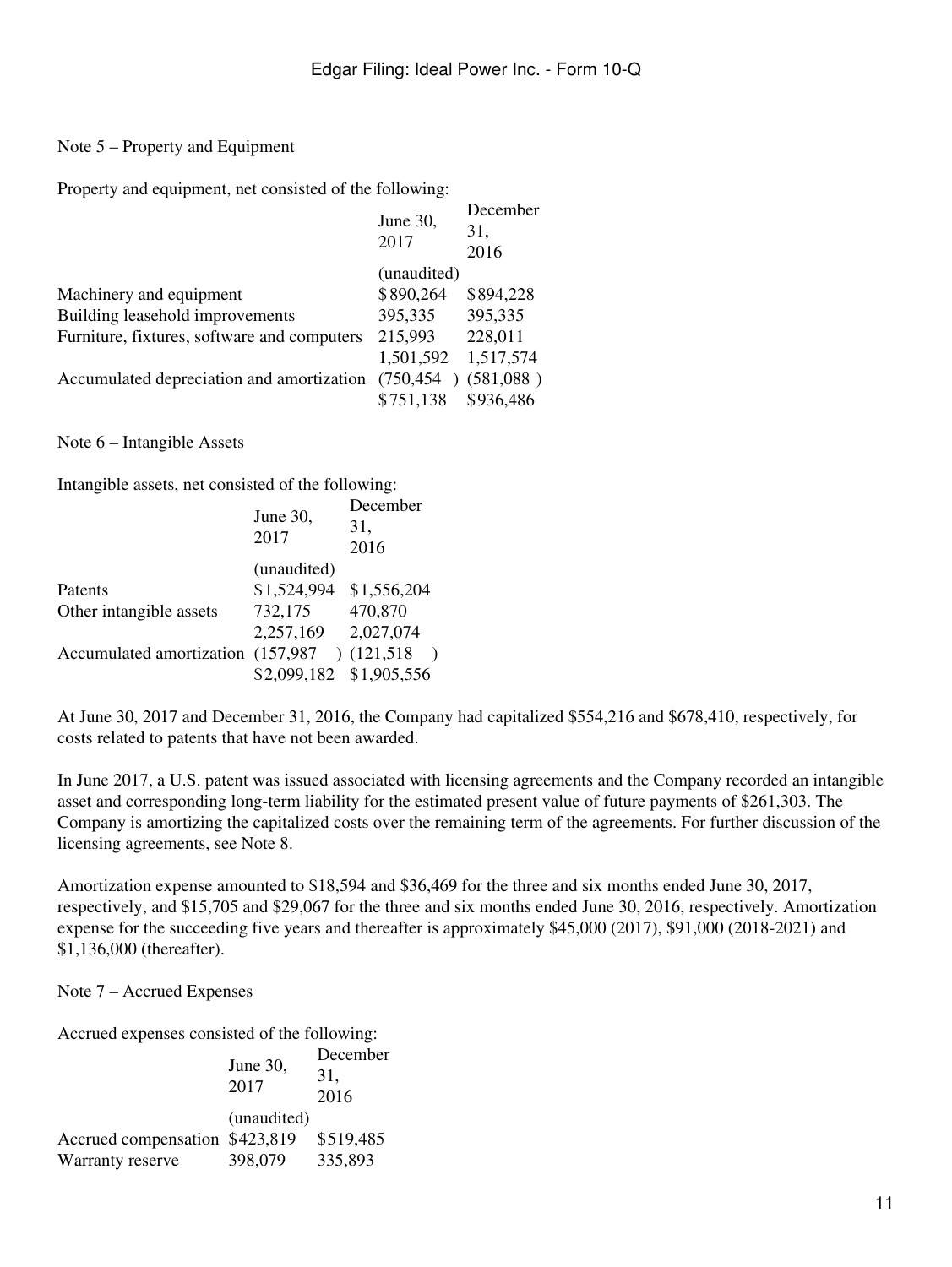Other 358,384 293,751 \$1,180,282 \$1,149,129

-6-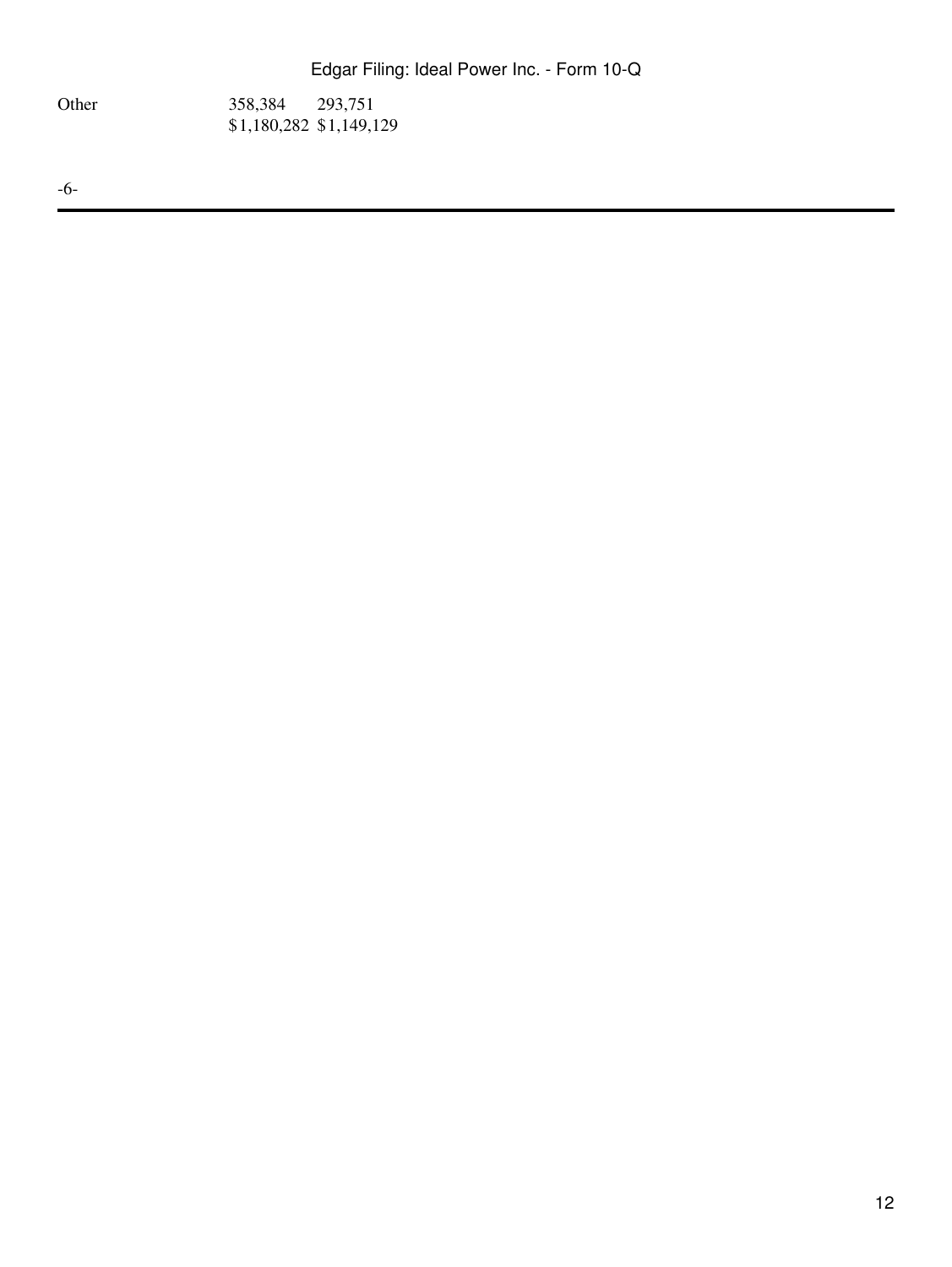#### Note 8 – Commitments and Contingencies

#### Lease

The Company has entered into a lease for 14,782 square feet of office and laboratory space located in Austin, Texas. The triple net lease has a term of 48 months and commenced on June 1, 2014. The annual base rent in the first year of the lease was \$154,324 and increases by \$3,548 in each succeeding year of the lease. In addition, the Company is required to pay its proportionate share of operating costs for the building.

At June 30, 2017, the remaining annual base rent commitments under the lease are as follows:

| Year Ended December 31, Amount |           |
|--------------------------------|-----------|
| 2017                           | \$82,484  |
| 2018                           | 68.736    |
| Total                          | \$151,220 |

The Company incurred rent expense of \$59,418 and \$117,074 for the three and six months ended June 30, 2017, respectively, and \$55,719 and \$111,324 for the three and six months ended June 30, 2016, respectively.

#### License Agreement

In 2015, the Company entered into licensing agreements which expire on February 7, 2033. Per the agreements, the Company has an exclusive royalty-free license which enhances its intellectual property portfolio related to semiconductor power switches. The agreements include both fixed and variable payments. The variable payments are a function of the number of associated patent filings pending and patents issued under the agreements. The Company will pay \$10,000 for each patent filing pending and \$20,000 for each patent issued within 20 days of December 21, 2017 and each subsequent year of the agreement, up to a maximum of \$100,000 per year (i.e. five issued patents).

In June 2017, a U.S. patent was issued associated with the agreements and the Company recorded an intangible asset and corresponding long-term liability for the estimated present value of future payments of \$261,303. This long-term liability incurred in connection with the patent issuance is a non-cash investing activity with regard to the Company's statements of cash flows. At June 30, 2017, two patents associated with the agreements had been issued and the estimated present value of future payments under the licensing agreement is \$529,941, of which \$40,000 is due within 20 days of December 21, 2017 and is included in accrued expenses in the Company's balance sheet. The Company is accruing interest for future payments related to the issued patents associated with the agreement.

#### Litigation

On May 17, 2017, the Company provided its prior contract manufacturer (CM) notice that it was in breach of the Master Supply Agreement (MSA) between the parties. On May 19, 2017, the Company received notice from CM that the Company was allegedly in breach of the MSA. On June 23, 2017, the Company received a Notice of Arbitration from CM alleging claims against the Company and demanding recovery for alleged damages. On July 13, 2017, the Company responded to CM with a Notice of Defense and Counterclaim. On August 2, 2017, CM provided their response to the Company's Notice of Defense and Counterclaim. The parties are in the process of appointing an arbitrator. At this time, the Company is unable to estimate the possible loss, if any, associated with this proceeding.

### Note 9 — Equity

On March 3, 2017, the Company closed on a definitive securities purchase agreement, or Private Placement, to sell the Company's common stock and preferred stock together with warrants to purchase shares of common stock. In the Private Placement, each share of common stock or preferred stock was sold together with a warrant to purchase one share of common stock at a collective price of \$2.535. Investors purchased an aggregate of 5,220,826 shares of common stock and 708,430 shares of preferred stock together with warrants to purchase 5,929,256 shares of common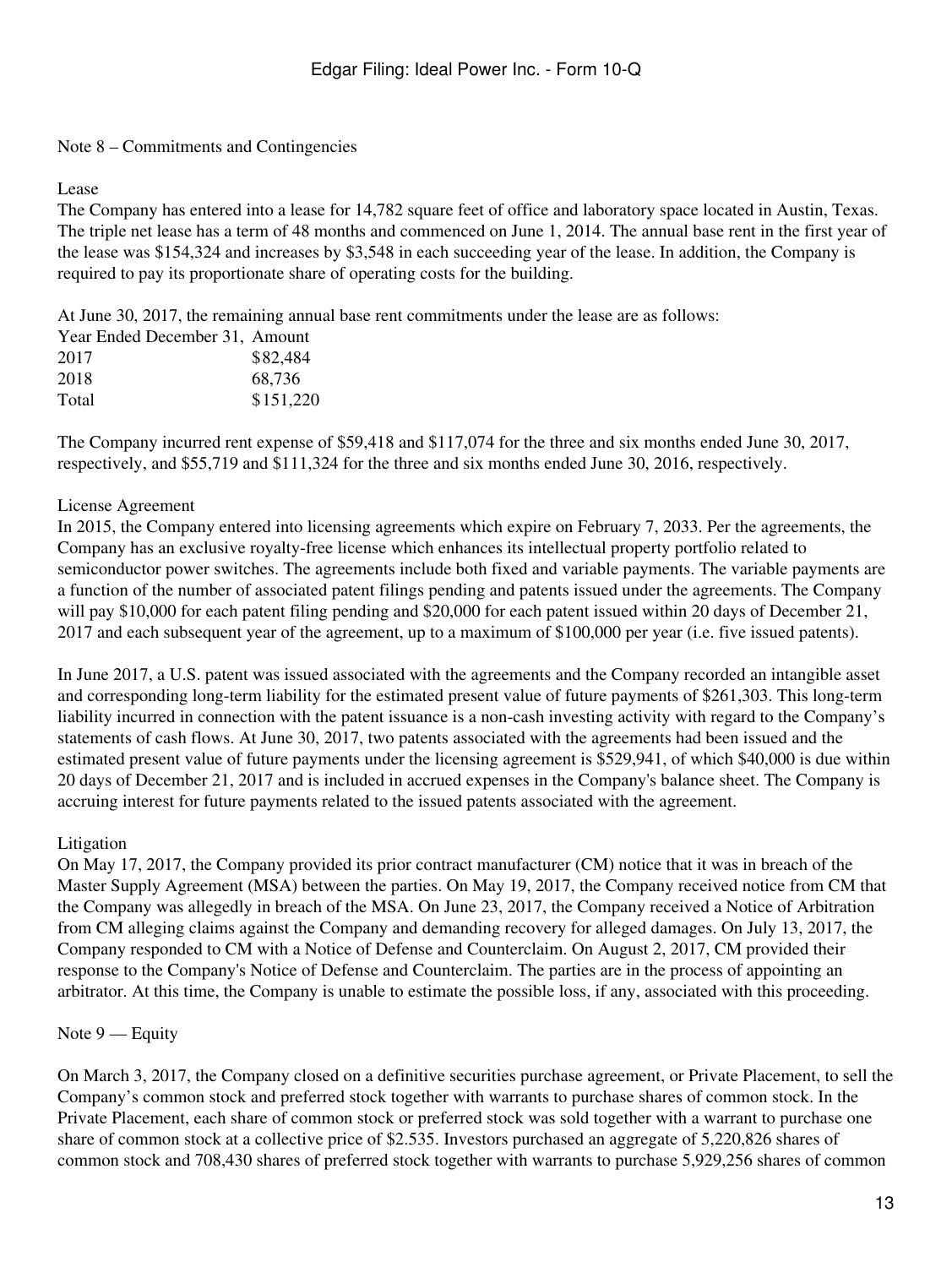# Edgar Filing: Ideal Power Inc. - Form 10-Q

stock in the Private Placement for aggregate gross proceeds of \$15 million. Net cash proceeds were \$13,657,331 after offering fees and expenses, including the placement agent fee of approximately \$1.1 million. The Company expects to utilize net proceeds from the offering for working capital and general corporate purposes.

In February 2017, the Company's Board of Directors authorized Series A Convertible Preferred Stock consisting of 3,000,000 shares. Each share of the preferred stock has a par value of \$0.001 and a stated value of \$2.535 and is convertible at any time at the option of the holder into one share of common stock. The holder cannot convert the preferred stock to the extent its beneficial ownership would exceed 4.99% of the Company's common stock outstanding, subject to adjustment as provided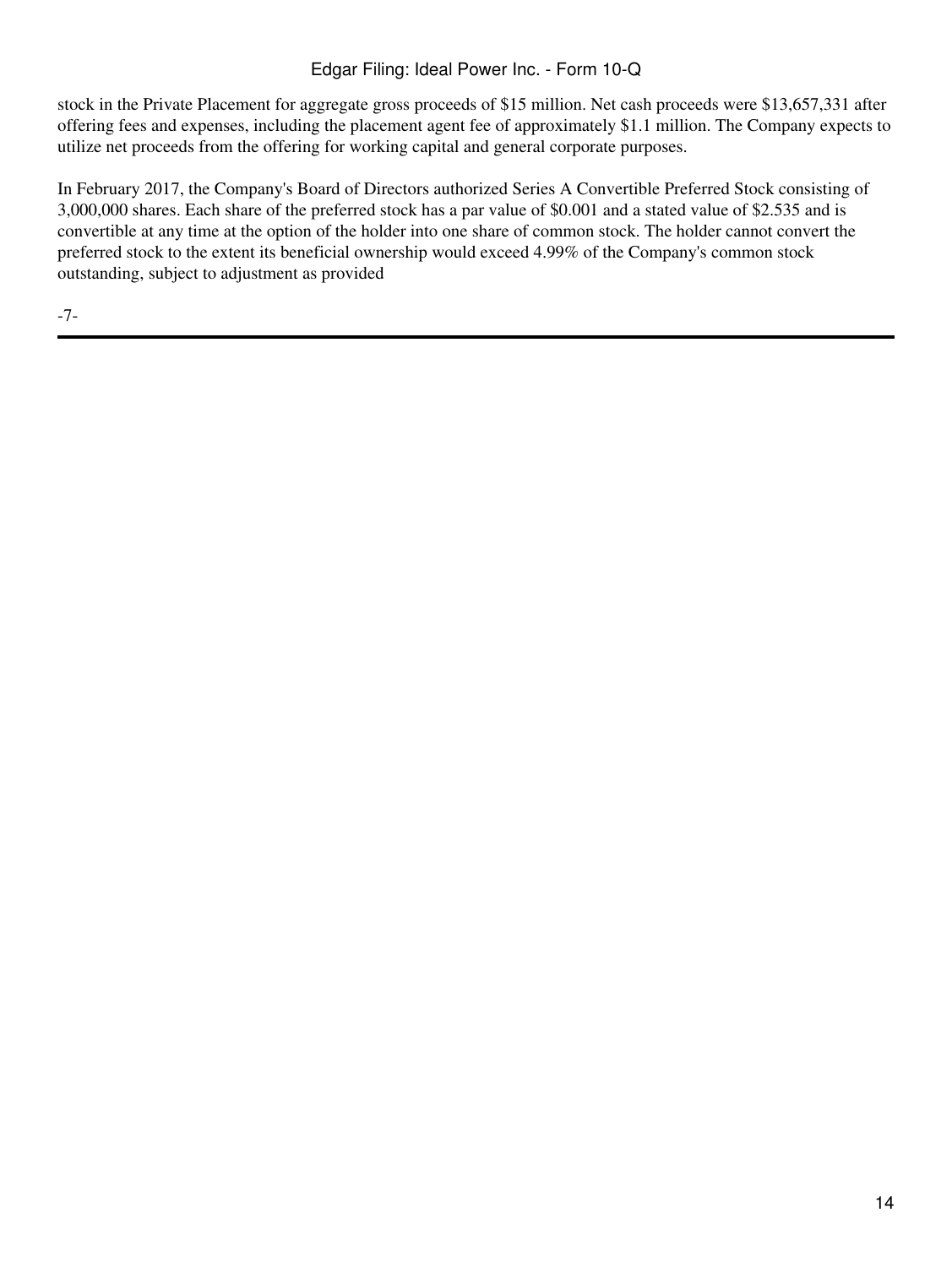in the Certificate of Designation of Preferences, Rights and Limitations of Series A Convertible Preferred Stock. The shares have no voting power, no liquidation preference or additional dividend entitlements. In the six months ended June 30, 2017, the Company issued 1,518,430 shares of the Company's Series A Convertible Preferred Stock.

Note 10 — Equity Incentive Plan

On May 17, 2013, the Company adopted the 2013 Equity Incentive Plan (the "Plan") and reserved shares of common stock for issuance under the Plan. The Plan is administered by the Compensation Committee of the Company's Board of Directors. At June 30, 2017, 708,953 shares of common stock were available for issuance under the Plan.

During the six months ended June 30, 2017, the Company granted 83,625 stock options to Board members and 84,100 stock options to employees under the Plan. The estimated fair value of these stock options, calculated using the Black-Scholes option valuation model, was \$296,107, of which \$84,368 was recognized during the six months ended June 30, 2017.

During the six months ended June 30, 2017, 96,000 performance stock units ("PSUs") were forfeited by employees as the continued service conditions were not achieved. The PSUs were initially granted in 2015 and, due to the forfeiture, the Company reversed \$174,804 of stock-based compensation expense in the three months ended June 30, 2017.

During the six months ended June 30, 2017, 26,743 options to purchase shares of the Company's common stock were exercised resulting in net proceeds of \$11,143.

A summary of the Company's stock option activity and related information is as follows:

| Stock<br>Options                           | Weighted<br>Average<br>Exercise<br>Price | Weighted<br>Average<br>Remaining<br>Life<br>(in years) |
|--------------------------------------------|------------------------------------------|--------------------------------------------------------|
| Outstanding at December 31, 2016 1,385,204 | \$6.89                                   | 7.5                                                    |
| 167,725                                    | \$2.99                                   |                                                        |
| (26,743)                                   | \$0.42                                   |                                                        |
|                                            | \$7.39                                   |                                                        |
| 1,400,635                                  | \$ 6.50                                  | 7.3                                                    |
| 829,623                                    | 6.55                                     | 6.9                                                    |
|                                            |                                          | $\mathcal{L}$<br>(125,551)                             |

At June 30, 2017, there was \$1,739,406 of unrecognized compensation cost related to non-vested equity awards granted under the Plan. That cost is expected to be recognized over a weighted average period of 1.8 years.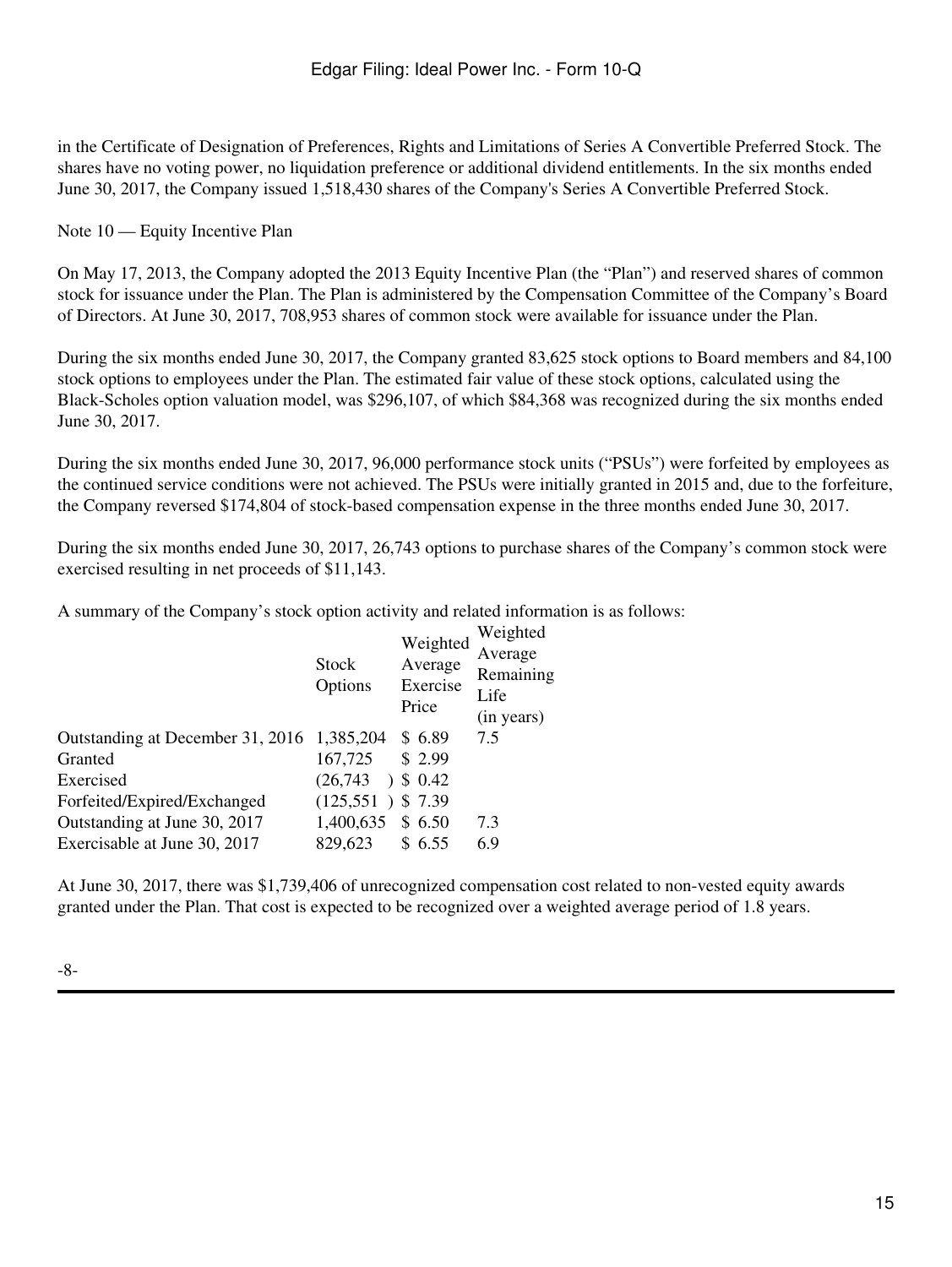### Note 11 — Warrants

In connection with the Private Placement, investors received warrants to purchase 5,929,256 shares of common stock. The warrants have an exercise price of \$2.41 per share, are non-exercisable for the first six months and will expire three years from the date of issuance. The placement agent also received 237,170 warrants to purchase shares of common stock as part of its placement agent fee. The placement agent warrant has an exercise price of \$2.89 per share, is non-exercisable for 12 months and has a three-year term. The warrants contain a provision to protect investors from potential future dilutive events, or a down-round provision. The Company estimated the fair value of the down-round provision by utilizing a Monte Carlo valuation model and determined the fair value associated with the down-round provision was immaterial.

A summary of the Company's common stock warrant activity and related information is as follows:  $\frac{1}{\sqrt{2}}$ 

|                                                   | Warrants          | Weighted<br>Average<br>Exercise<br>Price | Weighted<br>Average<br>Remaining<br>Life<br>(in years) |
|---------------------------------------------------|-------------------|------------------------------------------|--------------------------------------------------------|
| Outstanding at December 31, 2016 1,398,653 \$4.57 |                   |                                          | 2.5                                                    |
| Granted                                           | 6,166,426 \$ 2.43 |                                          |                                                        |
| Forfeited/Expired/Exchanged                       | (84,000)          | 3, 6.25                                  |                                                        |
| Outstanding at June 30, 2017                      | 7,481,079 \$ 2.79 |                                          | 2.6                                                    |
|                                                   |                   |                                          |                                                        |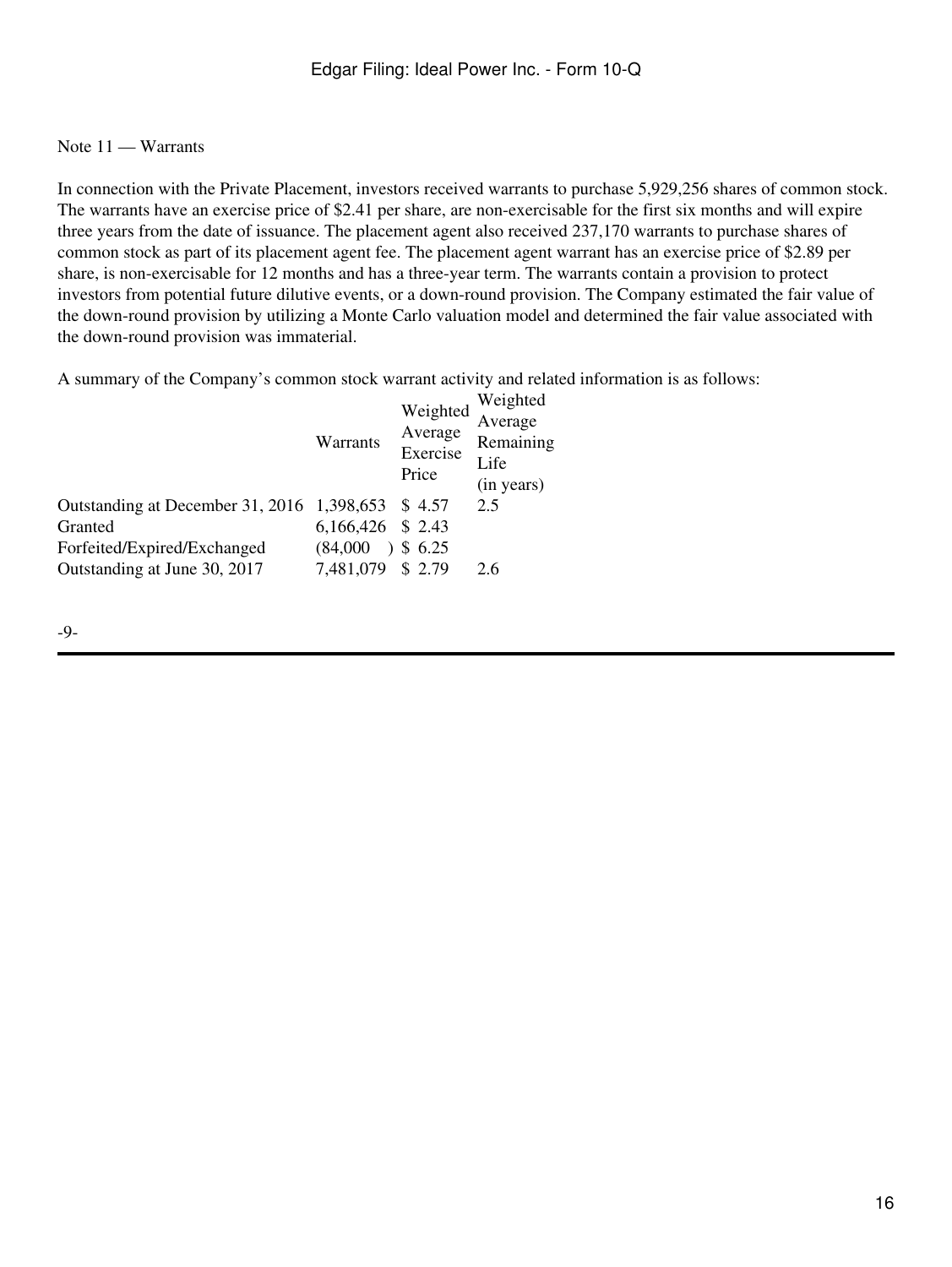## SPECIAL NOTE REGARDING FORWARD-LOOKING STATEMENTS AND OTHER INFORMATION CONTAINED IN THIS REPORT

This report contains forward-looking statements within the meaning of the Private Securities Litigation Reform Act of 1995 and the provisions of Section 27A of the Securities Act of 1933, as amended, and Section 21E of the Securities Exchange Act of 1934, as amended. Forward-looking statements give our current expectations or forecasts of future events. You can identify these statements by the fact that they do not relate strictly to historical or current facts. You can find many (but not all) of these statements by looking for words such as "approximates," "believes," "expects," "anticipates," "estimates," "projects," "intends," "plans," "would," "should," "could," "may" or other similar expressions in this report. In particular, these include statements relating to future actions, prospective products, applications, customers, technologies, future performance or results of anticipated products, expenses, and financial results. These forward-looking statements are subject to certain risks and uncertainties that could cause actual results to differ materially from our historical experience and our present expectations or projections. Factors that could cause actual results to differ from those discussed in the forward-looking statements include, but are not limited to: •our history of losses;

•our ability to achieve profitability;

•our limited operating history;

•our ability to successfully market and sell our products;

•the size and growth of markets for our current and future products;

•our expectations regarding the growth and expansion of our customer base;

•regulatory developments that may affect our business;

B-TRAN<sup>TM</sup>; our ability to successfully develop new technologies, including our bi-directional bipolar junction transistor, or

- our expectations regarding the completion of testing of new products under development and the timing of the introduction of those new products;
- •the expected performance of new and existing products, including future products incorporating our B-TRAN™; •the performance of third-party manufacturers who supply and manufacture our products;

with warranty claims; our expectations of the reliability of our products over the applicable warranty term and the future costs associated

• situations; our ability to cost effectively manage product life cycles, inclusive of product launches and end of product life

•the rate and degree of market acceptance for our current and future products;

of any necessary certifications; our ability to successfully obtain certification for our products, including in new markets, and the timing of the receipt

•our ability to successfully license our technology;

• products; our ability to obtain, maintain, defend and enforce intellectual property rights protecting our current and future

•our expectations regarding the decline in prices of battery energy storage systems;

•general economic conditions and events and the impact they may have on us and our potential customers;

•our ability to obtain adequate financing in the future, as and when we need it;

•our success at managing the risks involved in the foregoing items; and

•other factors discussed in this report.

The forward-looking statements are based upon management's beliefs and assumptions and are made as of the date of this report. We undertake no obligation to publicly update or revise any forward-looking statements included in this report. You should not place undue reliance on these forward-looking statements.

Unless otherwise stated or the context otherwise requires, the terms "Ideal Power," "we," "us," "our" and the "Company" refer to Ideal Power Inc.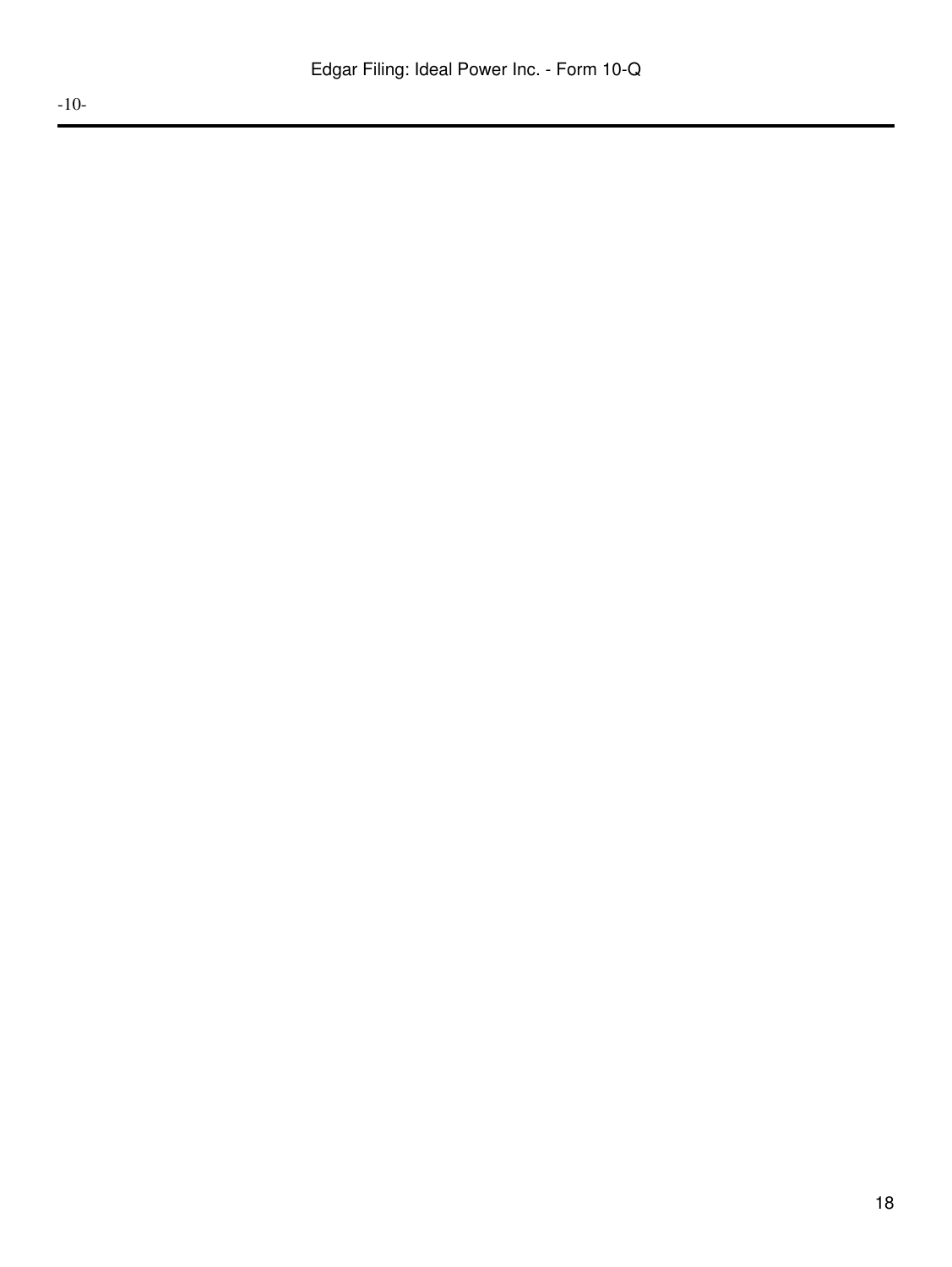#### <span id="page-18-0"></span>ITEM 2. MANAGEMENT'S DISCUSSION AND ANALYSIS OF FINANCIAL CONDITION AND RESULTS OF OPERATIONS

The following discussion and analysis of our financial condition and results of operations should be read in conjunction with the financial statements and related notes included elsewhere in this Quarterly Report on Form 10-Q as well as our audited 2016 financial statements and related notes included in our Annual Report on Form 10-K. In addition to historical information, the discussion and analysis here and throughout this Form 10-Q contains forward-looking statements that involve risks, uncertainties and assumptions. Our actual results may differ materially from those anticipated in these forward-looking statements as a result of certain factors, including, but not limited, to those set forth under "Risk Factors" in Part II, Item 1A of this report.

### OVERVIEW

Ideal Power is located in Austin, Texas. We design, market and sell electrical power conversion products using our proprietary technology called Power Packet Switching Architecture™, or PPSA™. PPSA™ is a power conversion technology that improves upon existing power conversion technologies in key product metrics, such as size and weight while providing built-in isolation and bi-directional and multi-port capabilities. PPSA™ utilizes standardized hardware with application specific embedded software. Our products are designed to be used in both on-grid and off-grid applications. Our advanced technology is important to our business and we make significant investments in research and development and protection of our intellectual property. Our PPSA™ and bi-directional switch technologies are protected by a patent portfolio of 58 US and 13 foreign issued patents at June 30, 2017.

We sell our products primarily to systems integrators as part of larger turn-key systems which enable end users to manage their electricity consumption by reducing demand charges or fossil fuel consumption, integrating renewable energy sources and forming their own microgrid. Our products are made by contract manufacturers to our specifications, enabling us to scale production to meet demand on a cost-effective basis without requiring significant expenditures on manufacturing facilities and equipment. As our products establish a foothold in key power conversion markets, we may begin to focus on licensing our proprietary PPSA™-based product designs to OEMs to reach more markets and customers. We may seek to build a portfolio of relationships that generate license fees and royalties from OEMs for sales of their products which integrate PPSA™.

We were founded on May 17, 2007. To date, operations have been funded primarily through the sale of common stock and, prior to our initial public offering, the issuance of convertible debt. Total revenue generated from inception to date as of June 30, 2017 amounted to \$12,494,885 with approximately a quarter of that revenue coming from government grants. We may pursue additional research and development grants, if and when available, for the purpose of developing new products and improving current products.

### Our Technology

PPSA™ uses indirect power flow in which power flows through input switches and is temporarily stored in our proprietary AC link inductor. Our proprietary fast switching algorithms enable the transfer of quantum packets of power between ports in our system. As the AC link becomes charged, it disconnects from its input switches, resonates without being connected to either the input or output switches, and then reconnects to its output switches when it reaches the correct voltage and frequency for the application. PPSA™ is a power conversion technology that differentiates itself from traditional power conversion technology in key product metrics, such as size and weight while providing built-in isolation and bi-directional and multi-port capabilities. At June 30, 2017, we have been granted 36 US patents and seven foreign patents related to PPSA™.

#### Products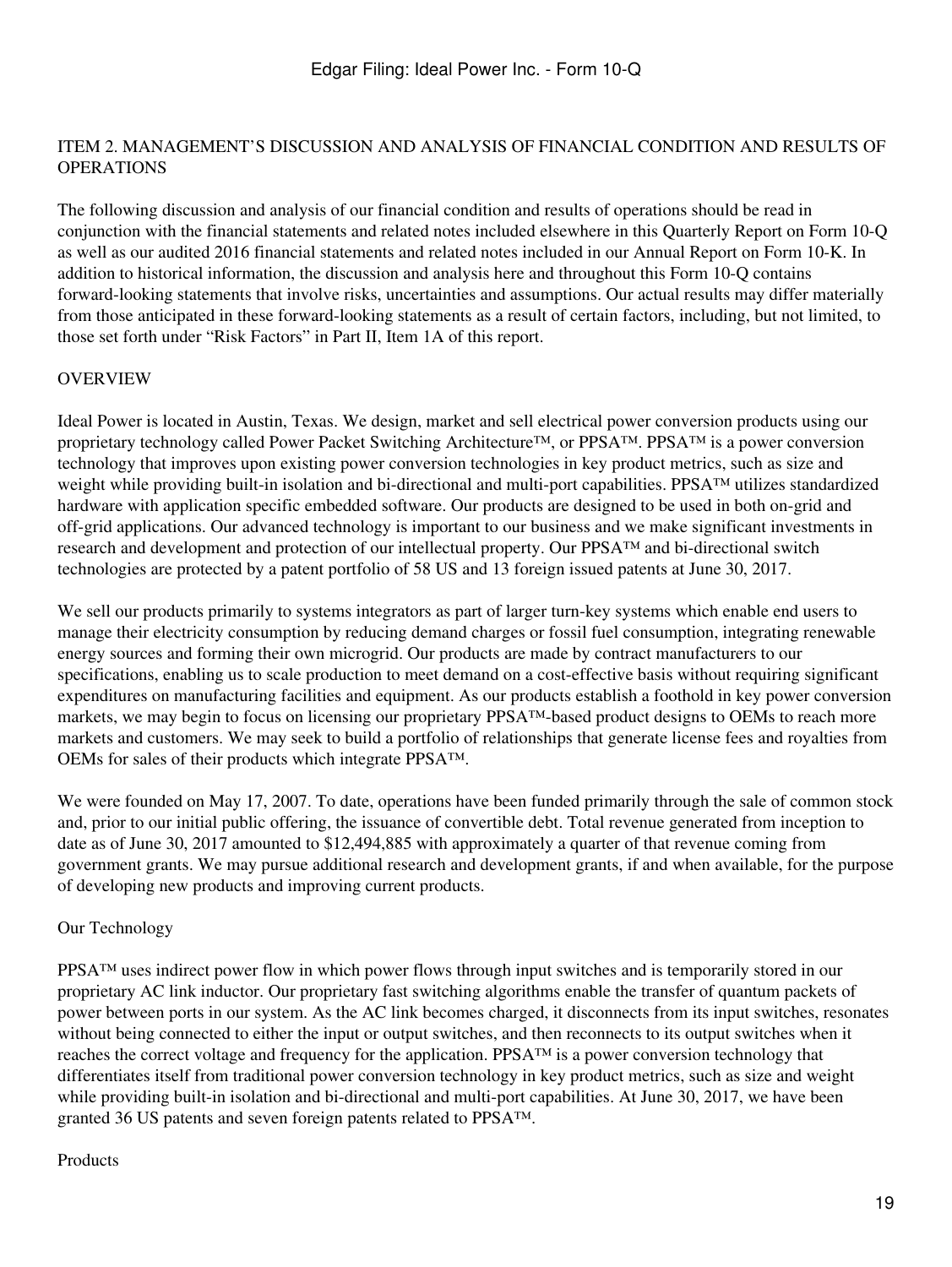We have developed products commercializing PPSA™ and make these products available for sale both directly to customers and through distributors. We currently sell several power conversion systems, or PCS, utilizing our patented PPSA™ technology. These products are described as follows:

**Exercise which is first apgraducte anough the domiton of a drop** in second DC port to connect batteries to a solar<br>array. The SunDial™ Plus includes the PV inverter and the second DC battery port in one package. The prod The 30kW SunDial™ and the 30kW SunDial™ Plus, which are UL-1741 certified and are intended to be used for the commercial and industrial grid-tied solar and solar + storage market. The SunDial™ is a photovoltaic (PV) string inverter which is field upgradable through the addition of a drop-in second DC port to connect batteries to a solar PV operate in both 50Hz and 60Hz environments and include a built-in 6 string PV combiner and DC disconnects and are grid-tied, AC export only.

-11-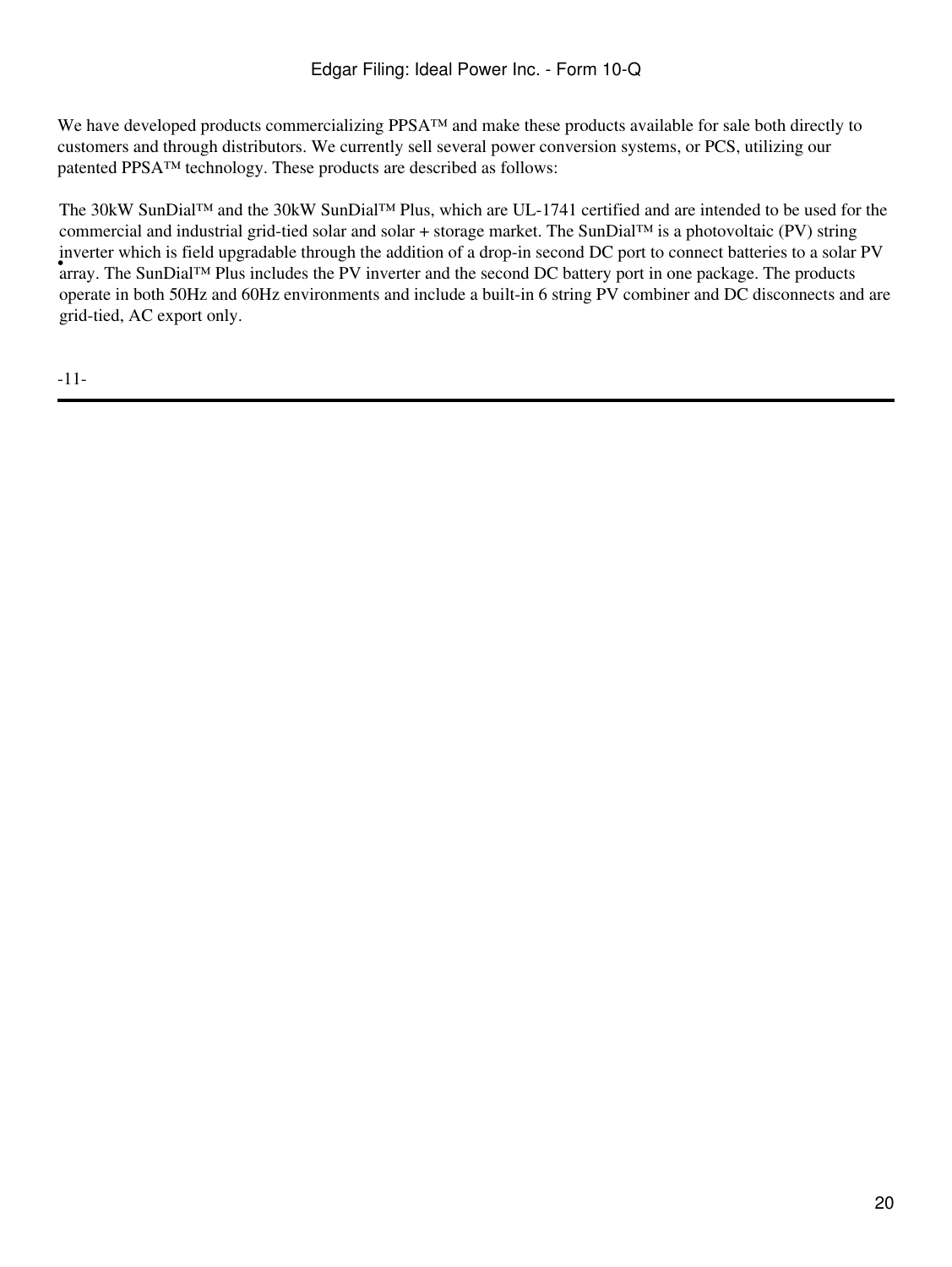• They are bi-directional and operate in both grid-tied and grid-forming modes with near seamless transfer between The 30kW Stabiliti™ series has two product offerings, two-port (AC-DC) and multi-port (AC-DC-DC) models, which are both UL-1741 certified. These products are intended to be used in the stand-alone storage and microgrid markets. operating modes. Grid-forming mode provides customers the ability to form and manage a microgrid which is also desirable for the solar + storage market. The products operate in both 50Hz and 60Hz environments.

### Future Innovations

### Bi-Directional Switches

Our existing products incorporate multiple insulated gate bipolar transistors, or IGBTs, which are power switches used in the process to convert power from one current form to another. IGBTs switch power in only one direction (DC to AC or AC to DC) and require the use of a blocking diode to prevent power from flowing back through the system. To enable our existing products to perform bi-directional power conversion, for each IGBT and diode used in our products, we must include a second IGBT and diode. These additional components have slight voltage drops that affect the electrical efficiency of our products and generate excess heat that must be dissipated. We have patented and are developing a new, highly efficient silicon switch called a bi-directional bipolar transistor, or B-TRAN™, that we believe will allow us to substitute one B-TRAN™ for two pairs of IGBTs and diodes used in our current products and is also a potential replacement for conventional power switches in certain segments of the broader power semiconductor market.

Based on third party device software simulations, we believe that the B-TRAN<sup>™</sup> may significantly improve electrical efficiency in our power converters and that higher efficiency would substantially reduce the heat generated by the operation of our products. As a result, products incorporating our B-TRAN™ would require less space for heat dissipation which would allow us to increase power density, or power per pound, and reduce material costs.

In 2016, one of our semiconductor fabricators successfully tested single-sided B-TRAN™ silicon dies and the results were consistent with third party simulations that predict significant performance and efficiency improvements over conventional power switches such as SCRs, IGBTs and MOSFETs. Our current focus has shifted to de-risking the proof of concept phase of the B-TRAN development timeline, as this phase of development is taking longer than anticipated due to the complexity of manufacturing complicated, two-sided power semiconductor devices. To facilitate this, we have now engaged a second semiconductor fabricator, on a parallel path, to produce a simplified, easier to manufacture B-TRAN on an accelerated schedule for proof of concept and initial testing. The testing is intended to show key qualities of the B-TRAN over IGBTs including reduced losses, both switching and conduction losses, and increased speed. The next major milestone towards commercialization will be to complete, package and test prototype B-TRAN™ devices. The results of the testing and characterization of these prototype B-TRAN™ devices will be utilized to guide our further development and optimization efforts including potential changes in how the devices are manufactured or driven in an actual circuit.

We plan to first utilize the B-TRAN™ in our own power conversion products and then introduce it into the rapidly growing power semiconductor market, estimated to be \$19 billion in 2017 according to research firm IHS Technology, or IHS, utilizing a licensing model. We believe our new B-TRAN™ technology may potentially address a significant portion of the power semiconductor market that currently relies on power semiconductor devices such as IGBTs. Potential addressable markets for B-TRAN™-based products include very low loss solid-state DC and AC contactors, electric vehicle drivetrains, variable frequency drives, solar PV inverters, bi-directional energy storage and microgrid power conversion systems, matrix converters and other power conversion products. At June 30, 2017, we have 22 US and six foreign issued patents covering the operation, control and manufacturing of the B-TRAN™ device.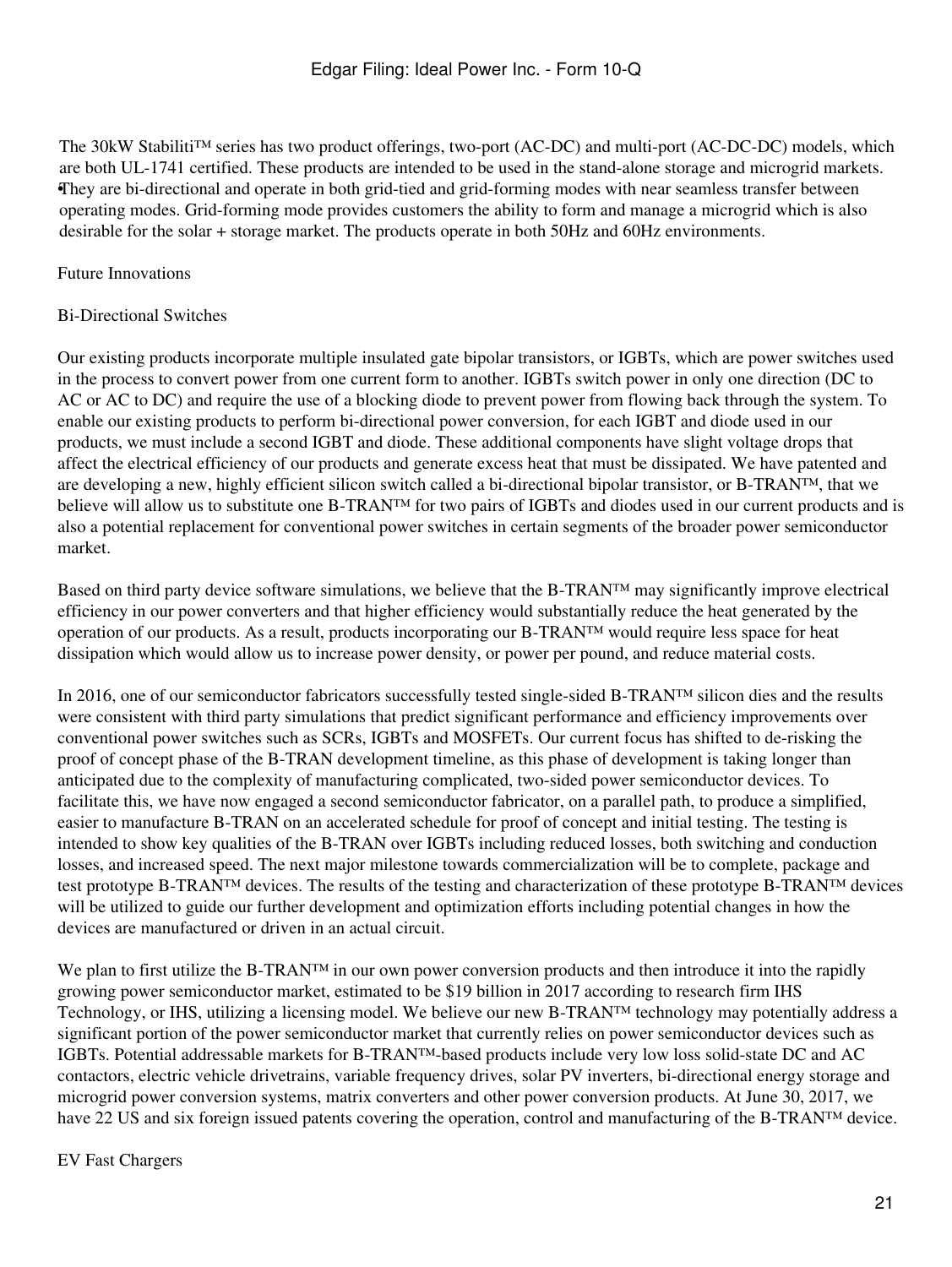Electric vehicles, or EVs, are emerging as a fast growth area of the overall automotive sector in the US and abroad. As EVs become a more significant section of the automotive market, the infrastructure to support them will need to be developed. Our PPSA™ technology can be a natural power conversion choice for system integrators looking for a highly efficient and compact system for an DC EV fast charger. In 2018, we expect to begin the development of products based on our existing product family to directly target this fast-growing market segment.

-12-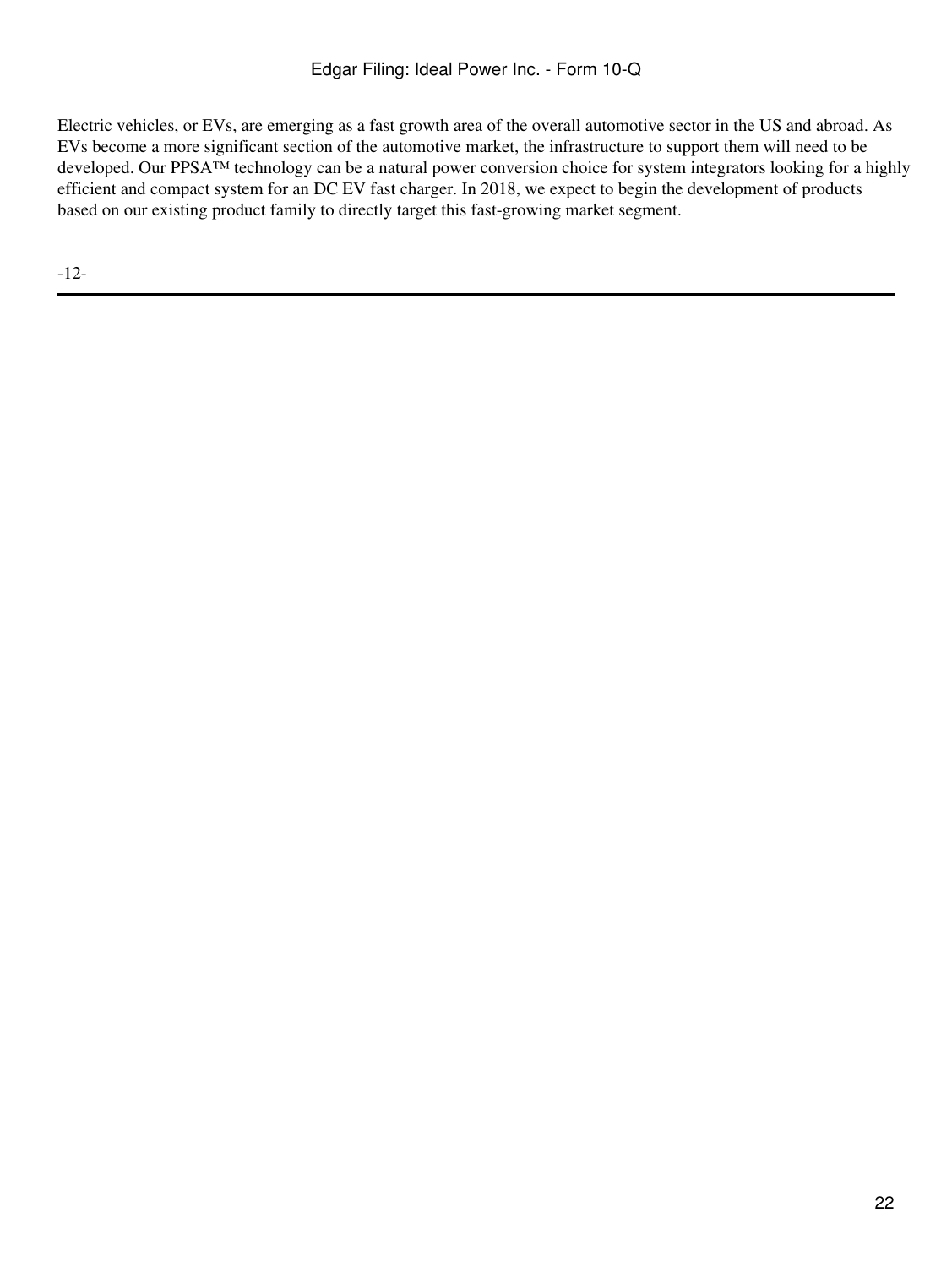### Business Strategy

Our business strategy is to promote and expand the uses of PPSA™ initially through product development and product sales. To bring our products to market, we will seek out best-in-class partners who will distribute, white-label or integrate our innovative products into higher value systems resulting in multiple strategic sales channels for our PPSA<sup>™</sup>-based products and product designs. Although our primary market is the United States, we expect to begin targeting markets outside the United States as early as 2018. As our products gain broader acceptance in the power conversion market, we intend to license our proprietary PPSA™-based product designs to OEMs within our target markets, as well as license our technologies for other markets which we do not plan to enter directly. The basis for this approach is the belief that OEMs may achieve higher product margins and gain more market share by providing PPSA™-based products, which are differentiated from the traditional product offerings in the industry, to their customers. We believe such strategic relationships with key OEM licensees would enable us to reap the benefits of PPSA™ and gain market share more quickly than by strictly manufacturing and distributing our products.

#### Target Markets

Currently, our primary markets are solar + storage and, to a lesser extent, microgrids. We also intend to be opportunistic with regards to the stand-alone storage market. Until recently, our primary market was the stand-alone storage market but we have shifted our strategic focus to solar + storage as that market leverages the mature and global solar market and the stand-alone storage market has been slow to develop.

#### Solar + Storage and Microgrid Markets

Solar PV has one of the lowest levelized costs of energy for new electrical generation capacity and we expect this to remain true in the near term. We expect distributed PV to continue to be a high growth business as system costs have fallen dramatically over the past several years. As such, the economics of generating PV for local consumption is expected to remain strong for several more years, especially given the investment tax credit, or ITC, extension passed by Congress and signed into law in 2015 for solar energy production. Our SunDial™ products were launched to directly address this market.

One shortcoming of distributed, behind-the-meter PV systems is that they require connection to the utility power grid in order to operate. For example, a business with PV on its roof will not, in most cases, benefit from the ability to generate power should the utility power grid go down. Another shortcoming of distributed PV systems is the instability they cause on the local power lines. Utility power grids were not designed to manage power inflow from the end of the lines. As such, distributed generation sources can lead to wide swings in line voltages when clouds pass and power output falls off, requiring the utility to ramp up its central power stations to make up for the shortfall in solar. We believe the proliferation of PV, its intermittency and the elimination of net metering in many states may drive growth in the solar + storage market.

Whether for emergency backup power or for baseload generation in remote locations with weak or no electric grids, microgrids are an emerging business case for solar paired with storage. A distributed PV system connected to a BESS that includes one of our Stabiliti™ multi-port PCS may enable a business to benefit from the ability to form and manage a local microgrid powered by the PV system and BESS even when the utility power grid is down. This capability is attractive to electricity consumers who need to power critical loads even in a blackout. Our Stabiliti™ PCS are also equipped to meet evolving utility requirements for low voltage ride-through and other key operating parameters, which may enable the PV and BESS it connects to the grid to help stabilize the utility power grid when voltage or frequency fluctuates due to imbalances in load and supply. In remote locations where there is no reliable electric grid, which may be as diverse as a military battlefield or remote tropical island resort, or in locations where local electric rates are high due to aging and inefficient generation technology, a trend towards self-generation microgrids is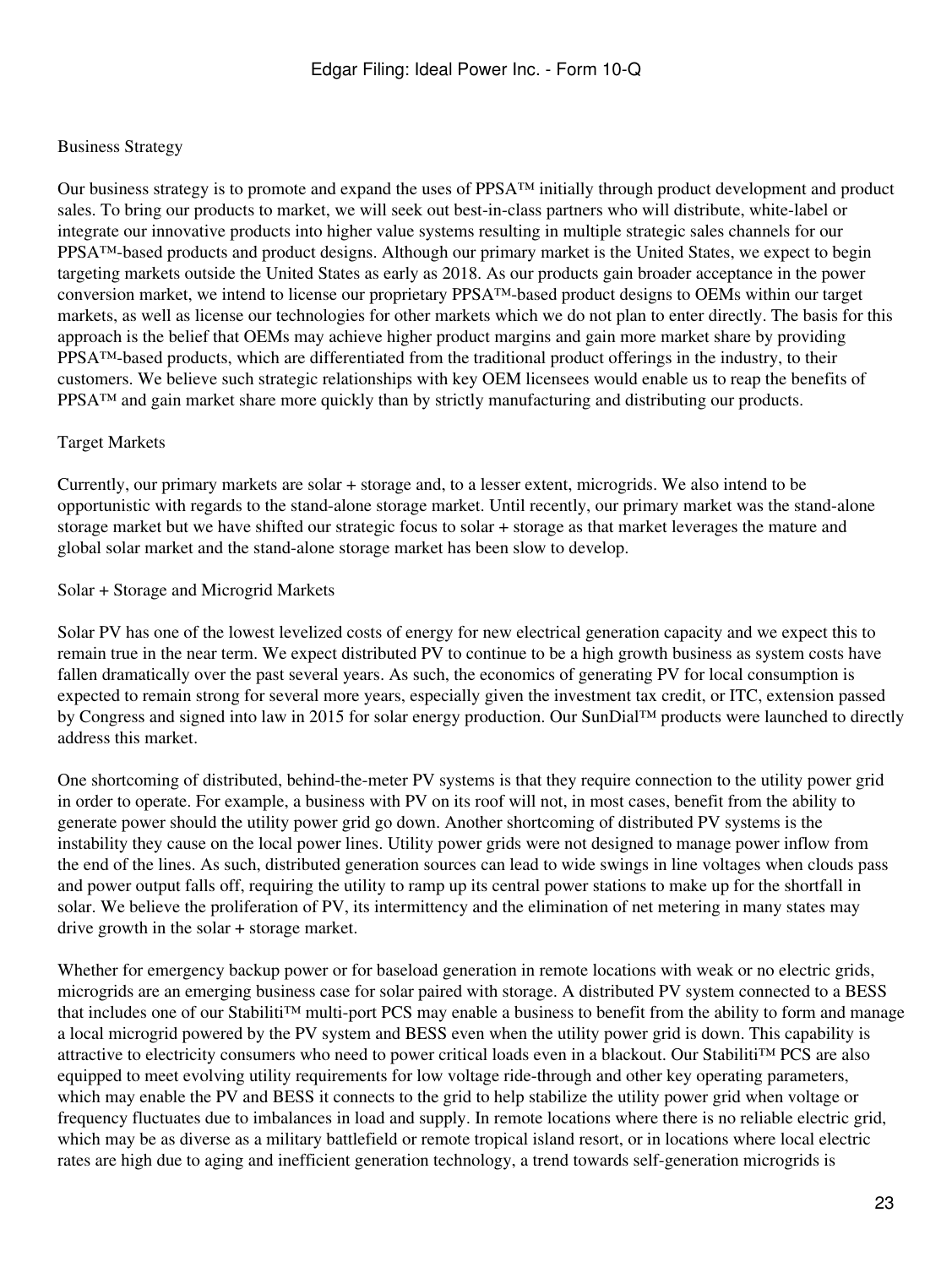# Edgar Filing: Ideal Power Inc. - Form 10-Q

developing. These sites can use solar, batteries and other forms of generation all brought together by one or more of our Stabiliti™ PCS to form and manage a microgrid using maximum solar generation for lowest cost. As such, we believe our products may become increasingly attractive to co-locate BESS with distributed PV.

According to their research, IHS believes that systems will be deployed in two principal configurations. The present configuration is to have separate BESS and PV systems tied together through the AC wiring, which is supported by all of our current products. A second, emerging configuration will be to place the BESS and the PV system behind a single PCS with two DC inputs. Our Stabiliti™ and SunDial™ Plus were designed specifically to enable this configuration which we believe is the lower cost and more efficient configuration. A key unique feature of the SunDial™'s patented technology is its ability to be deployed first as a standard commercial PV inverter and later be upgraded in the field to bring storage into the PV system using the same inverter. We believe this is the only product in the market today to have this unique field-upgrade capability for pairing solar with storage in one inverter.

-13-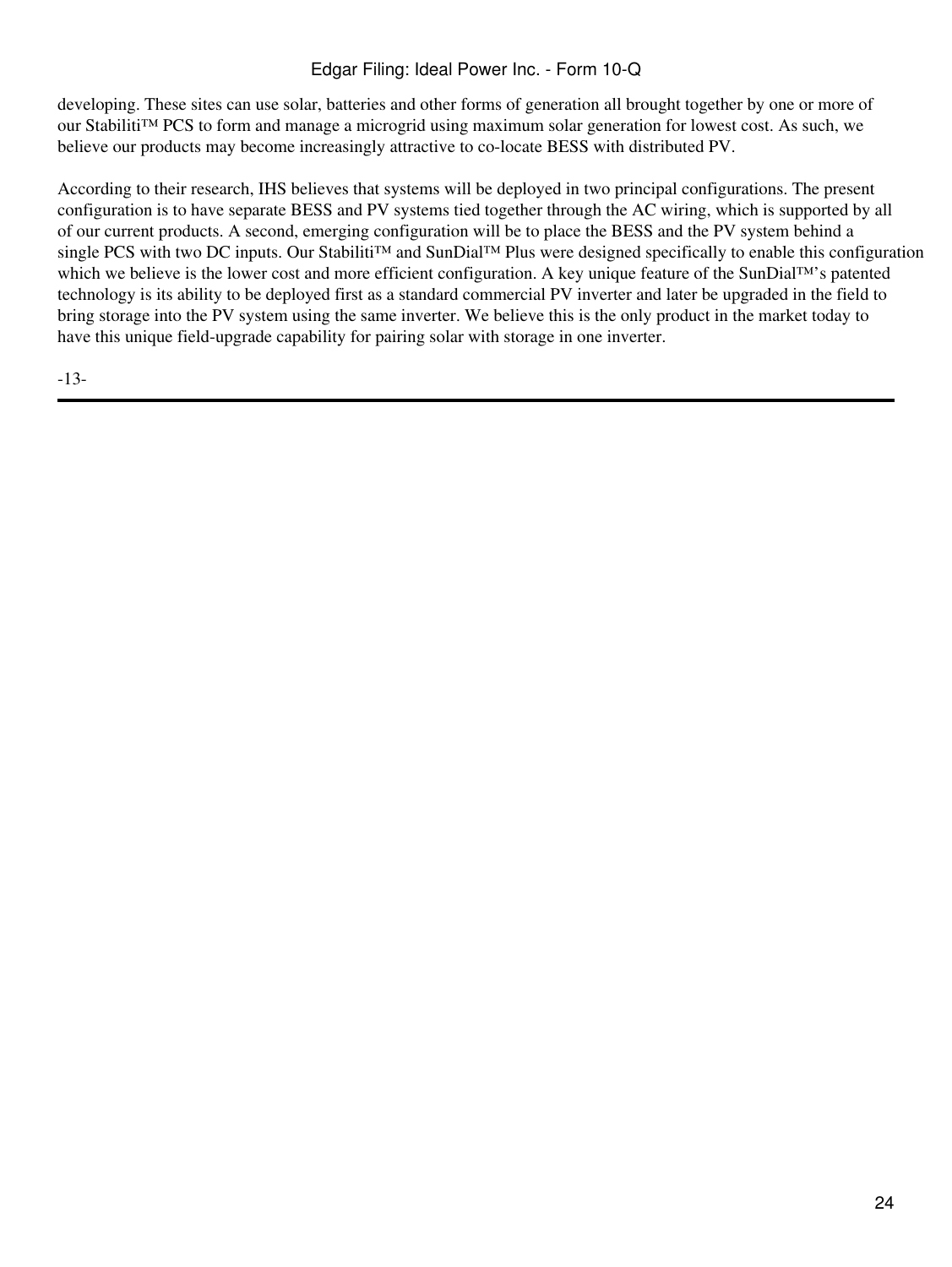Also according to IHS, the global commercial PV industry is projected to grow to over 33GW annually by 2020. IHS further forecasts that these commercial systems will have a 2% storage attachment rate by 2020, providing for a nearly 700MW annual commercial solar + storage market. These new solar + storage markets include providing backup power during blackouts, improving grid stability in high penetration PV areas and reducing fossil fuel consumption in remote and off-grid microgrids.

#### Stand-Alone Storage Market

The stand-alone storage market is served by battery energy storage systems, or BESS. BESS are racks of batteries coupled with a system controller and a power conversion system, such as those manufactured by us, to enable electric power to be captured, stored, and used in conjunction with electric power grids. These systems can be large, megawatt-scale systems operated by utilities to better manage their system resources, or smaller kilowatt-scale systems used by businesses and designed to enable these businesses to manage their power use and mitigate utility imposed "peak demand charges", which are charges utilities levy on their business customers for delivery of power at peak usage times of the day, such as mid-afternoons in the summer. The growth of peak demand charges has been substantial over the past decade and now can make up 50% or more of a commercial utility bill in certain markets. This is a trend that may continue as more intermittent resources are added to the utility power grid causing grid instability. Utilities and aggregators of distributed generation resources are also expected to adopt BESS due to the proliferation of renewables and to take advantage of additional value streams such as energy arbitrage, frequency regulation and ancillary services, infrastructure upgrade deferral and locational capacity.

There are strong economic incentives available to commercial and industrial consumers in major US markets such as California and New York in the form of reduced demand charges for installing a BESS and reducing peak consumption. There is also strong regulatory support for such systems. For example, California has issued a mandate for over 1,800 megawatts of new energy storage to be installed by 2020. Although we believe the economic incentives and regulatory support are expected to accelerate growth in this market over coming years, to date the slow pace of realization of these economic incentives has actually hindered market growth.

We expect the cost of commercial and industrial BESS to continue to decline due primarily to lower battery costs and, as a result, expect significant expansion in the addressable market for these systems. We also believe the combination of lower BESS costs, third-party financing, increases in utility demand charges, and the entrance of large, established companies to the BESS space may contribute to accelerating market growth for the nascent stand-alone storage market.

### Other Markets

Although our technology may be suitable for other vertical markets within the global power conversion market landscape, we do not currently offer products for sale directly to other power conversion markets such as the VFD, uninterruptible power supply, rail, wind or EV traction drive markets.

In addition to the markets discussed above, we may also have opportunities for market expansion into fast electric vehicle chargers in certain applications where our products' compact size and multi-port capabilities can unlock value for the system integrator particularly in locations where battery storage is coupled with the charging system to eliminate demand charges or expand the charging systems response capabilities.

We plan to continue to monitor all power conversion markets for opportunities to create solutions for customers and unlock the broader value of our patented technology.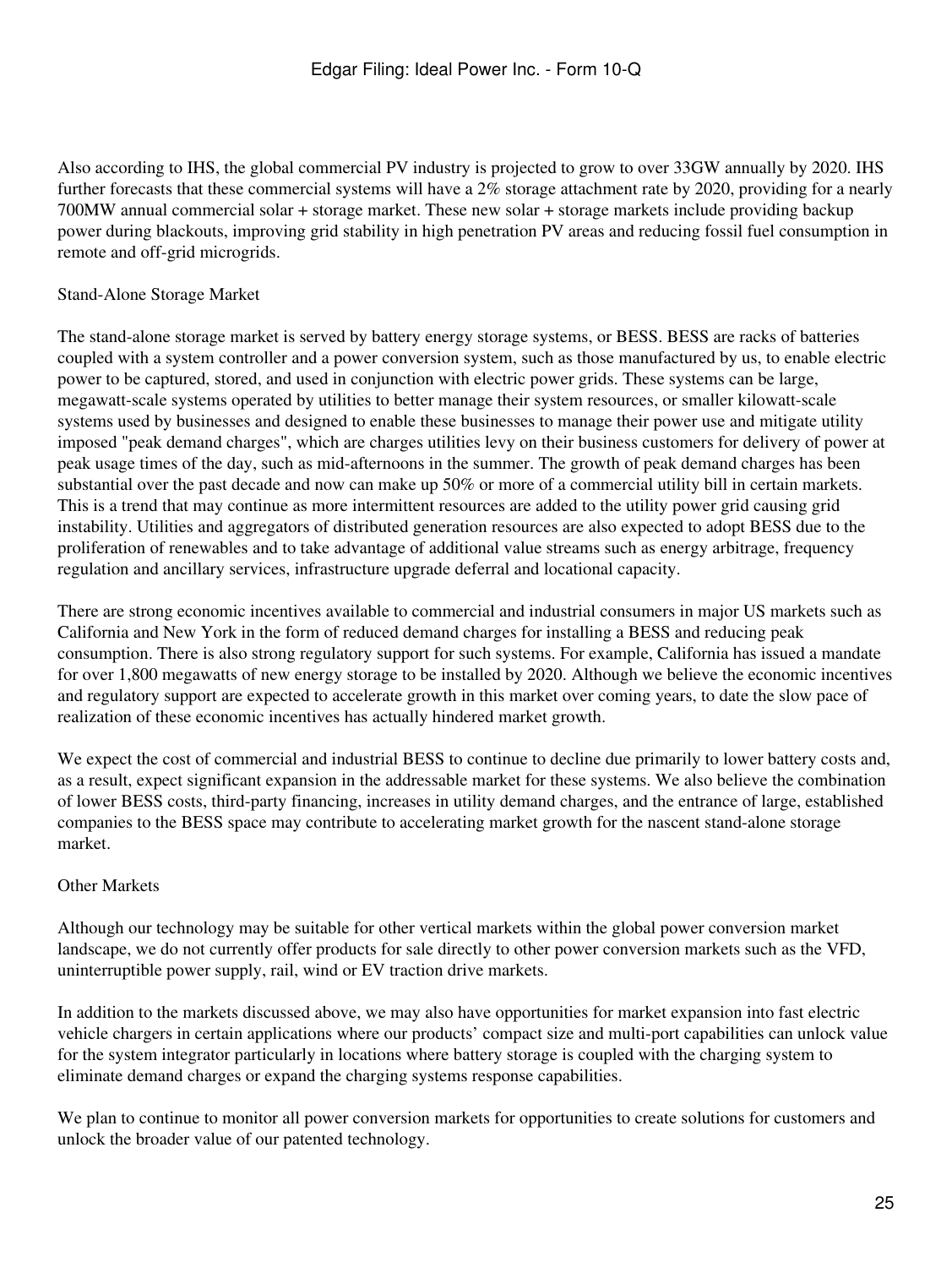Critical Accounting Policies

There have been no significant changes during the six months ended June 30, 2017 to the critical accounting policies disclosed in Management's Discussion and Analysis of Financial Condition and Results of Operations in our Annual Report on Form 10-K for the fiscal year ended December 31, 2016.

-14-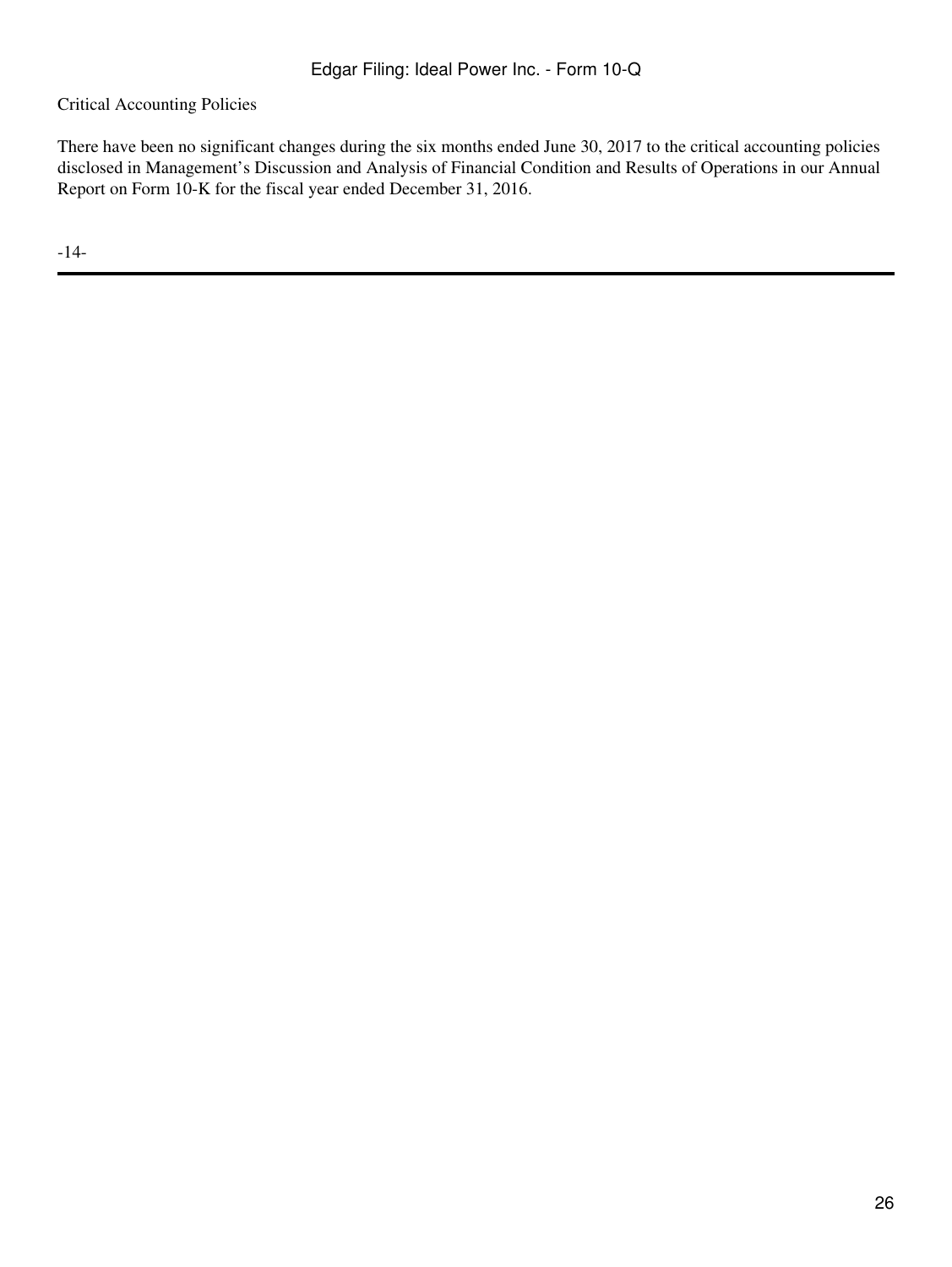## Results of Operations

Comparison of the three months ended June 30, 2017 to the three months ended June 30, 2016

Revenues. Revenues for the three months ended June 30, 2017 of \$253,370 were \$68,746, or 21%, lower than the \$322,116 we earned in revenues for the three months ended June 30, 2016. Our revenue has been negatively impacted by a lack of growth in our initial target market of stand-alone storage. We have shifted our focus primarily to solar + storage as we believe this market is already transacting and meaningful revenue growth is achievable for us in this market in the near term.

Cost of Revenues. Cost of revenues increased for the three months ended June 30, 2017 to \$764,609 compared to \$298,937 for the three months ended June 30, 2016. The increase was primarily due to non-cash write-down of inventory of \$358,988 and an unfavorable \$98,457 adjustment to the Company's warranty accrual both related to our first generation products. By the end of the quarter, we had completed the transition from our legacy products, including both our first and second generation products, to our third generation SunDial™ and Stabiliti™ products.

Gross Profit (Loss). Gross loss for the three months ended June 30, 2017 was \$511,239 compared to a gross profit of \$23,179 for the three months ended June 30, 2016.

Research and Development Expenses. Research and development expenses decreased by \$94,811, or 8%, to \$1,108,368 in the three months ended June 30, 2017 from \$1,203,179 in the three months ended June 30, 2016. The decrease was due primarily to the timing of costs associated with bi-directional power switch development. For the balance of the year, our PPSA™ research and development efforts will be focused on our SunDial™ and Stabilit™ products including firmware development for, and certification to, the new UL1741 SA (a new standard required in most US markets beginning in October 2017) and a further cost-reduced version of our SunDial™ and Stabiliti™ products with an improved form factor.

General and Administrative Expenses. General and administrative expenses increased by \$288,756, or 33%, to \$1,170,415 in the three months ended June 30, 2017 from \$881,659 in the three months ended June 30, 2016. The increase was primarily due to higher non-cash patent impairments of \$177,764 as we abandoned certain patent filings to focus on filings with the highest strategic value, as well as higher legal and consulting fees of \$63,637.

Sales and Marketing Expenses. Sales and marketing expenses increased by \$14,903, or 4%, to \$427,336 in the three months ended June 30, 2017 from \$412,433 in the three months ended June 30, 2016. Higher bad debt expense of \$197,549 and placement costs of \$63,116 were largely offset by lower stock-based compensation costs of \$243,750 due to forfeitures. We have seen an increase in both our bad debt expense and days sales outstanding as many companies, including certain of our customers, are having difficulty securing financing or generating sufficient working capital due to the lack of growth in the stand-alone storage market.

Loss from Operations. Our loss from operations for the three months ended June 30, 2017 was \$3,217,358 compared to \$2,474,092 loss from operations for the three months ended June 30, 2016.

Interest Income, net. Net interest income was \$7,034 for the three months ended June 30, 2017 compared to \$6,615 for the three months ended June 30, 2016.

Net Loss. Our net loss for the three months ended June 30, 2017 was \$3,210,324 as compared to a net loss of \$2,467,477 for the three months ended June 30, 2016. The increase is attributable to higher non-cash charges associated with inventory write-downs, patent impairments and bad debt expense.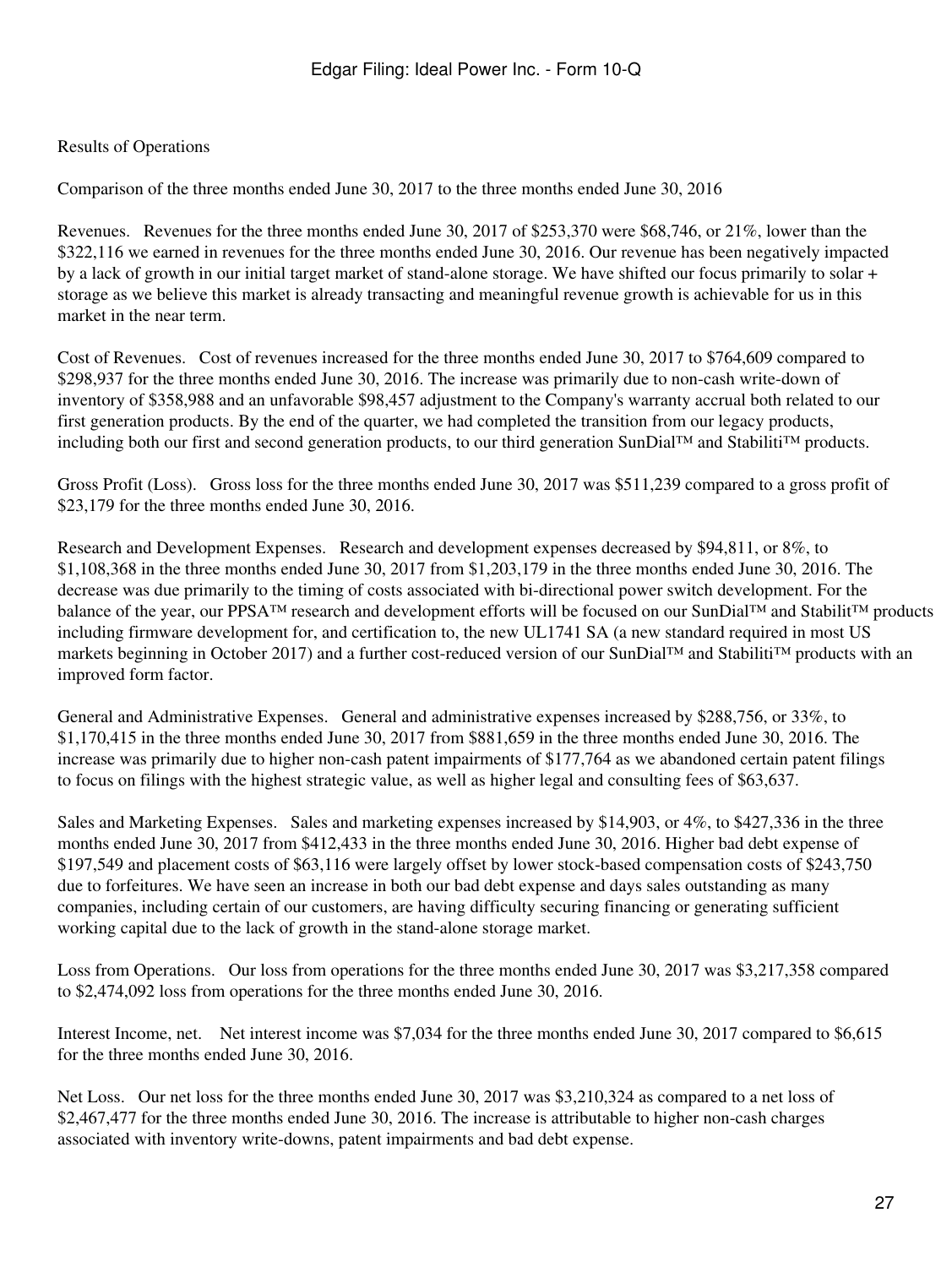# Edgar Filing: Ideal Power Inc. - Form 10-Q

Comparison of the six months ended June 30, 2017 to the six months ended June 30, 2016

Revenues. Revenues for the six months ended June 30, 2017 of \$529,040 were \$289,720, or 35%, lower than the \$818,760 we earned in revenues for the six months ended June 30, 2016. The decrease in revenue was driven by a contraction in the early market for stand-alone storage.

Cost of Revenues. Cost of revenues increased by \$681,848, or 86%, to \$1,475,539 for the six months ended June 30, 2017 compared to \$793,691 for the six months ended June 30, 2016. The increase was due to non-cash write-down of inventory of \$708,204 and an unfavorable \$115,000 adjustment to the Company's warranty accrual both related to legacy products, partially offset by lower sales volumes.

-15-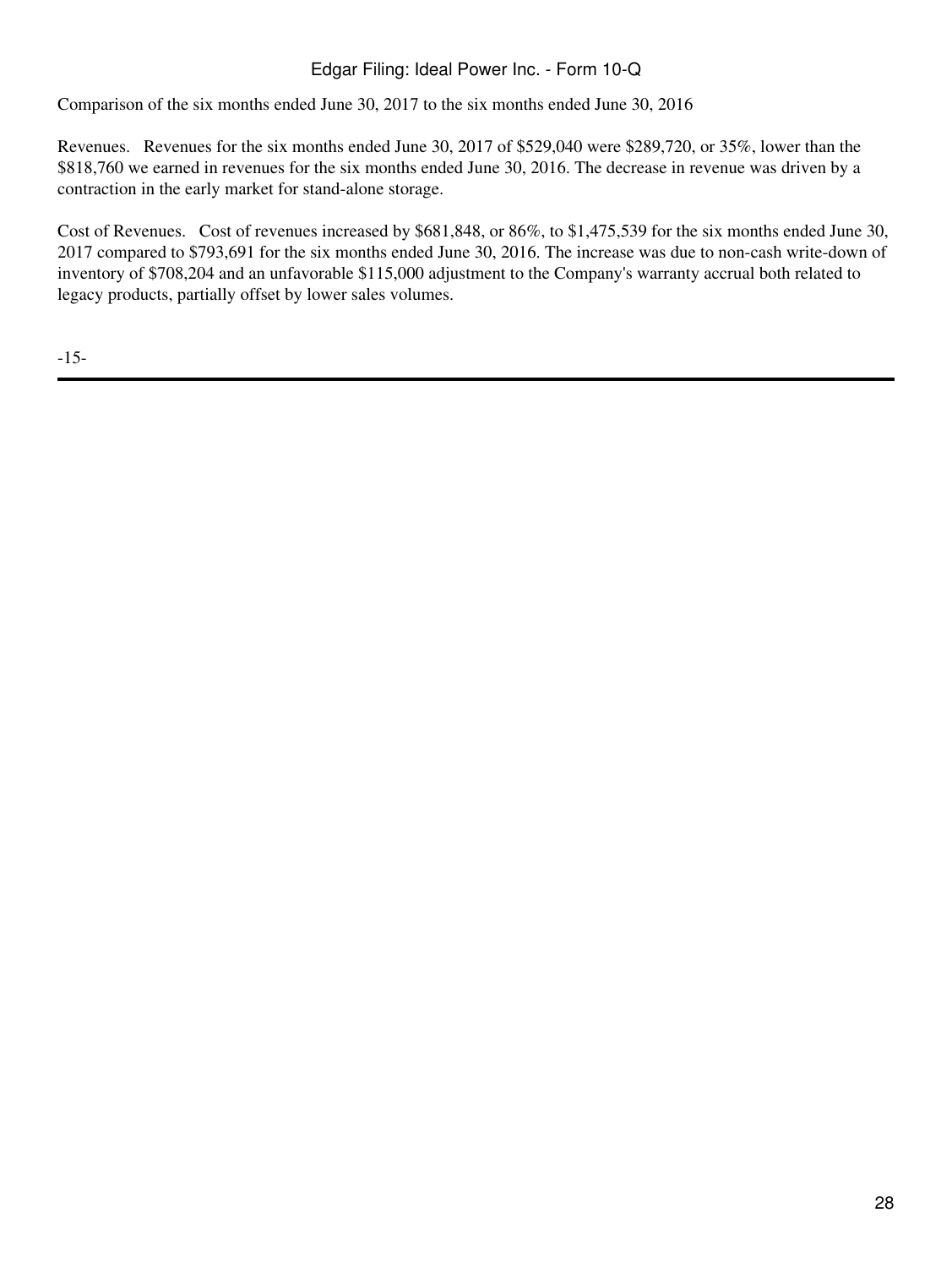Gross Profit (Loss). Gross loss for the six months ended June 30, 2017 was \$946,499 compared to a gross profit of \$25,069 for the six months ended June 30, 2016.

Research and Development Expenses. Research and development expenses decreased by \$384,627, or 14%, to \$2,298,537 in the six months ended June 30, 2017 from \$2,683,164 in the six months ended June 30, 2016. The decrease was due primarily to the timing of costs associated with bi-directional power switch development.

General and Administrative Expenses. General and administrative expenses increased by \$274,388, or 15%, to \$2,076,378 in the six months ended June 30, 2017 from \$1,801,990 in the six months ended June 30, 2016. The increase was primarily due to higher non-cash patent impairments of \$153,570 as we abandoned certain patent filings to focus on filings with the highest strategic value, as well as higher legal and consulting fees of \$69,998.

Sales and Marketing Expenses. Sales and marketing expenses increased by \$143,906, or 17%, to \$968,869 in the six months ended June 30, 2017 from \$824,963 in the six months ended June 30, 2016. The increase was due primarily to the higher bad debt expense of \$258,253, consulting costs of \$69,640 and placement costs of \$59,116, offset partially by lower stock-based compensation costs of \$246,217 due to forfeitures.

Loss from Operations. Our loss from operations for the six months ended June 30, 2017 was \$6,290,283 compared to \$5,285,048 loss from operations for the six months ended June 30, 2016.

Interest Income, net. Net interest income was \$11,575 for the six months ended June 30, 2017 compared to \$15,224 for the six months ended June 30, 2016.

Net Loss. Our net loss for the six months ended June 30, 2017 was \$6,278,708 as compared to a net loss of \$5,269,824 for the six months ended June 30, 2016. The increase is attributable to higher non-cash charges associated with inventory write-downs, patent impairments and bad debt expense.

Liquidity and Capital Resources

We do not currently generate enough revenue to sustain our operations. We have funded our operations through the sale of common stock and, prior to our initial public offering, the issuance of convertible debt.

At June 30, 2017, we had cash and cash equivalents of \$13,335,908. Our net working capital and long-term debt at June 30, 2017 were \$12,767,355 and \$0, respectively.

Operating activities in the six months ended June 30, 2017 resulted in cash outflows of \$4,348,202, which were due primarily to the net loss for the period of \$6,278,708, partly offset by non-cash items of \$1,926,121, related primarily to inventory write-downs of \$712,083, stock-based compensation of \$498,006, bad debt expense of \$273,727, depreciation and amortization of \$224,926 and patent impairments of \$202,343. Operating activities in the six months ended June 30, 2016 resulted in cash outflows of \$5,005,375, which were due primarily to the net loss for the period of \$5,269,824 and negative working capital changes of \$761,209, partly offset by non-cash items of \$1,025,658, related primarily to stock-based compensation of \$763,326 and depreciation and amortization of \$184,279.

Investing activities in the six months ended June 30, 2017 and 2016 resulted in cash outflows of \$189,280 and \$500,595, respectively, for the acquisition of fixed assets and intangible assets.

In the three months ended June 30, 2017, we implemented a cost reduction plan with the goal of reducing our cash outflows for operating and investing activities. This plan included the simplification of our product roadmap for the balance of 2017 to focus on our 30kW SunDial™ and Stabilti™ products for the solar + storage and microgrid markets and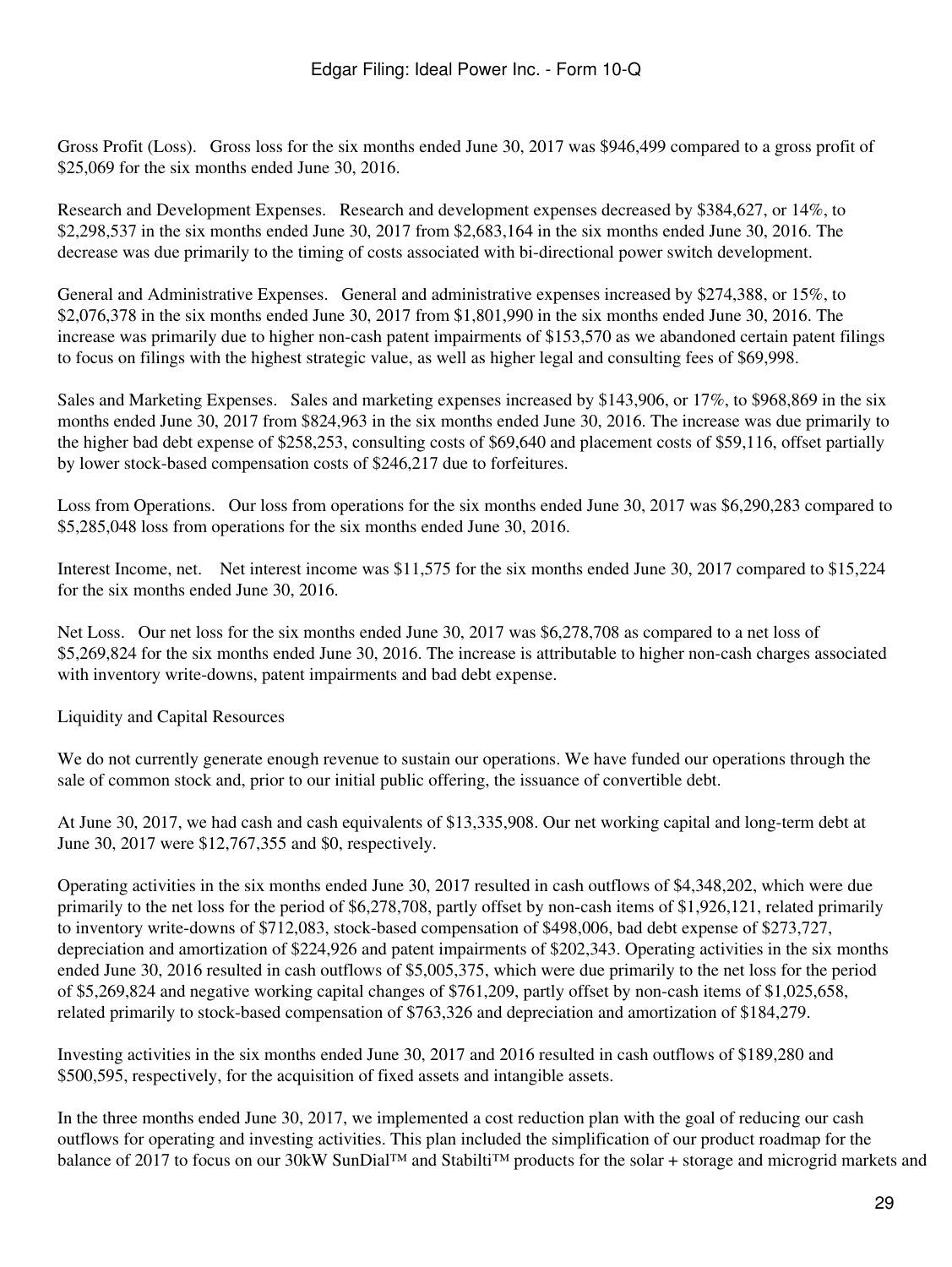# Edgar Filing: Ideal Power Inc. - Form 10-Q

eliminate activities that did not present significant near-term revenue opportunities. In addition, we discontinued our legacy products, including our 125kW product, and postponed our development and certification efforts related to international markets and electric vehicle fast charging. We believe these changes will result in a reduced cash burn in advance of our expected revenue growth.

Financing activities in the six months ended June 30, 2017 resulted in cash inflows of \$13,668,474 related primarily to our Private Placement net proceeds of \$13,657,331. In the Private Placement, each share of common stock or preferred stock was sold together with a warrant to purchase one share of common stock at a collective price of \$2.535. Investors purchased an aggregate of 5,220,826 shares of common stock and 708,430 shares of preferred stock together with warrants to purchase 5,929,256 shares of common stock in the Private Placement for aggregate gross proceeds of \$15.0 million. Net cash proceeds

-16-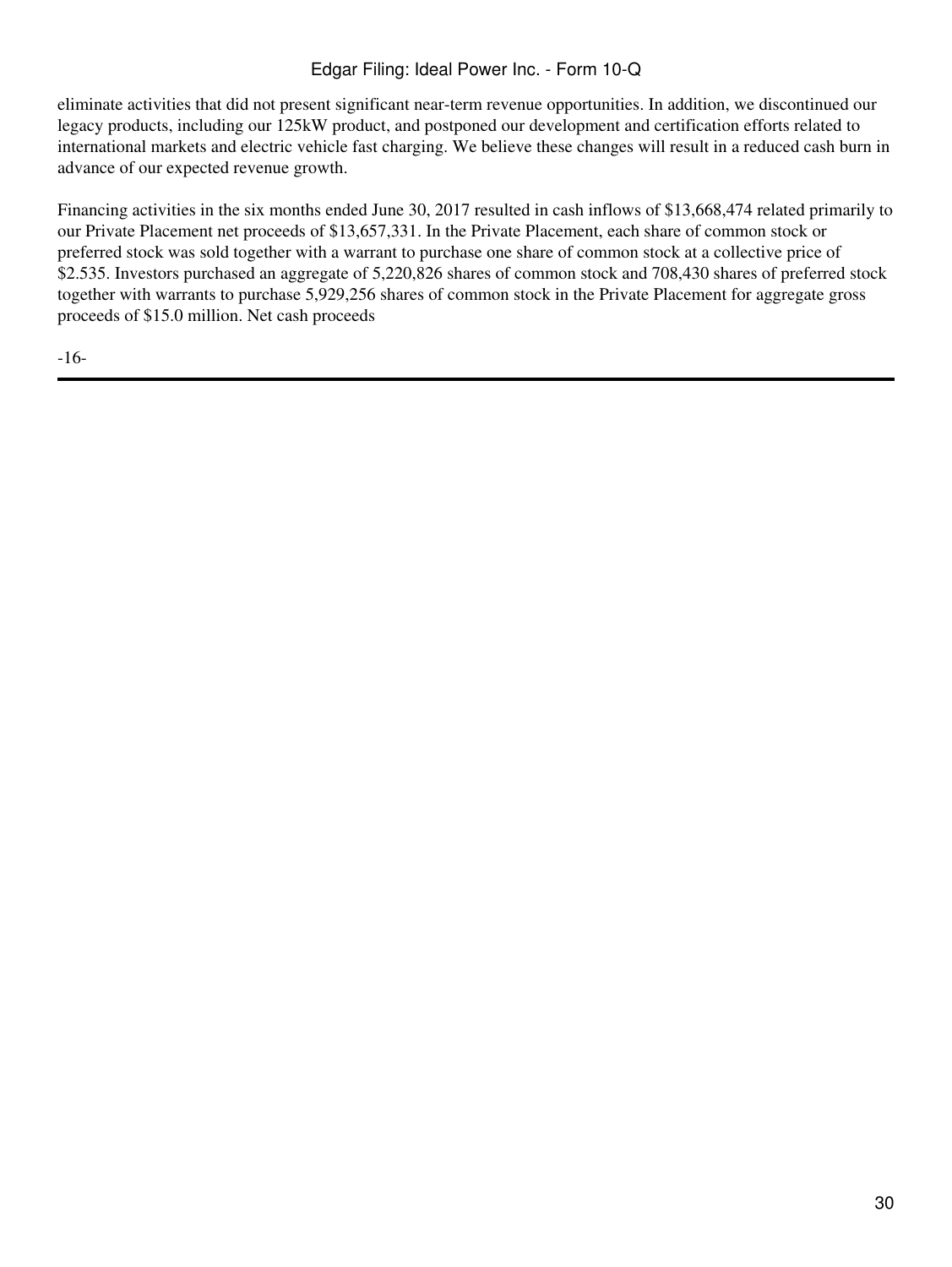are after offering fees and expenses, including the placement agent fee of \$1.1 million. Financing activities in the six months ended June 30, 2017 and 2016 resulted in cash inflows of \$11,143 and \$35,536, respectively, from the exercise of stock options and warrants.

On December 1, 2014, we filed a Form S-3 shelf registration statement with the Securities and Exchange Commission. The registration statement allows us to offer up to an aggregate \$75 million of common stock, preferred stock, warrants to purchase common stock or preferred stock or any combination thereof and provides us with the flexibility over three years to potentially raise additional equity in public or private offerings on commercial terms. At June 30, 2017, our availability under this registration statement is \$58 million.

Off-Balance Sheet Transactions

We do not have any off-balance sheet transactions.

Trends, Events and Uncertainties

The early market for stand-alone storage has been, and continues to be, heavily dependent on California's Self Generation Incentive Program, or SGIP. The pace and deployment of the SGIP has been slow and, despite in excess of 800 projects being submitted in the first two program stages in 2016 and the first quarter of 2017, few projects have reached the reservation stage where funding has been approved for the specific projects.

Historically, most of our backlog has related to orders for the stand-alone storage market and this backlog has not translated into revenue at the pace we have expected due to the stagnation in stand-alone storage deployments in California. There is significant uncertainty around the pace and timing of growth in this market and we believe the customer representing a majority of our backlog over the last several quarters may have exited the system integration business for commercial and industrial stand-alone storage. This customer exit has had a material adverse impact on our backlog and we are currently evaluating whether we have any recourse against this customer for unfulfilled orders.

 In addition, funding has been difficult to secure for many system integration companies in the stand-alone storage market. We are monitoring the financial health and payment history of our customers but a bankruptcy or market exit by any one or more of our customers could further materially and adversely impact our backlog and revenue in this market.

To address the uncertainty surrounding the stand-alone storage market, we have transitioned our focus to the solar + storage market. This market leverages the far larger, and more mature, global solar market and we believe our products solve key customer problems in this market such as demand management, backup power and critical load support that solar only solutions are not capable of addressing. In the next several quarters we expect our revenue growth to be driven by growth in the solar + storage market and, to a lesser extent, the microgrid market.

Other than as discussed above and elsewhere in this report, we are not aware of any trends, events or uncertainties that are likely to have a material effect on our financial condition.

### <span id="page-30-0"></span>ITEM 3. QUANTITATIVE AND QUALITATIVE DISCLOSURES ABOUT MARKET RISK

As a smaller reporting company we are not required to provide this information.

<span id="page-30-1"></span>ITEM 4. CONTROLS AND PROCEDURES

Evaluation of Disclosure Controls and Procedures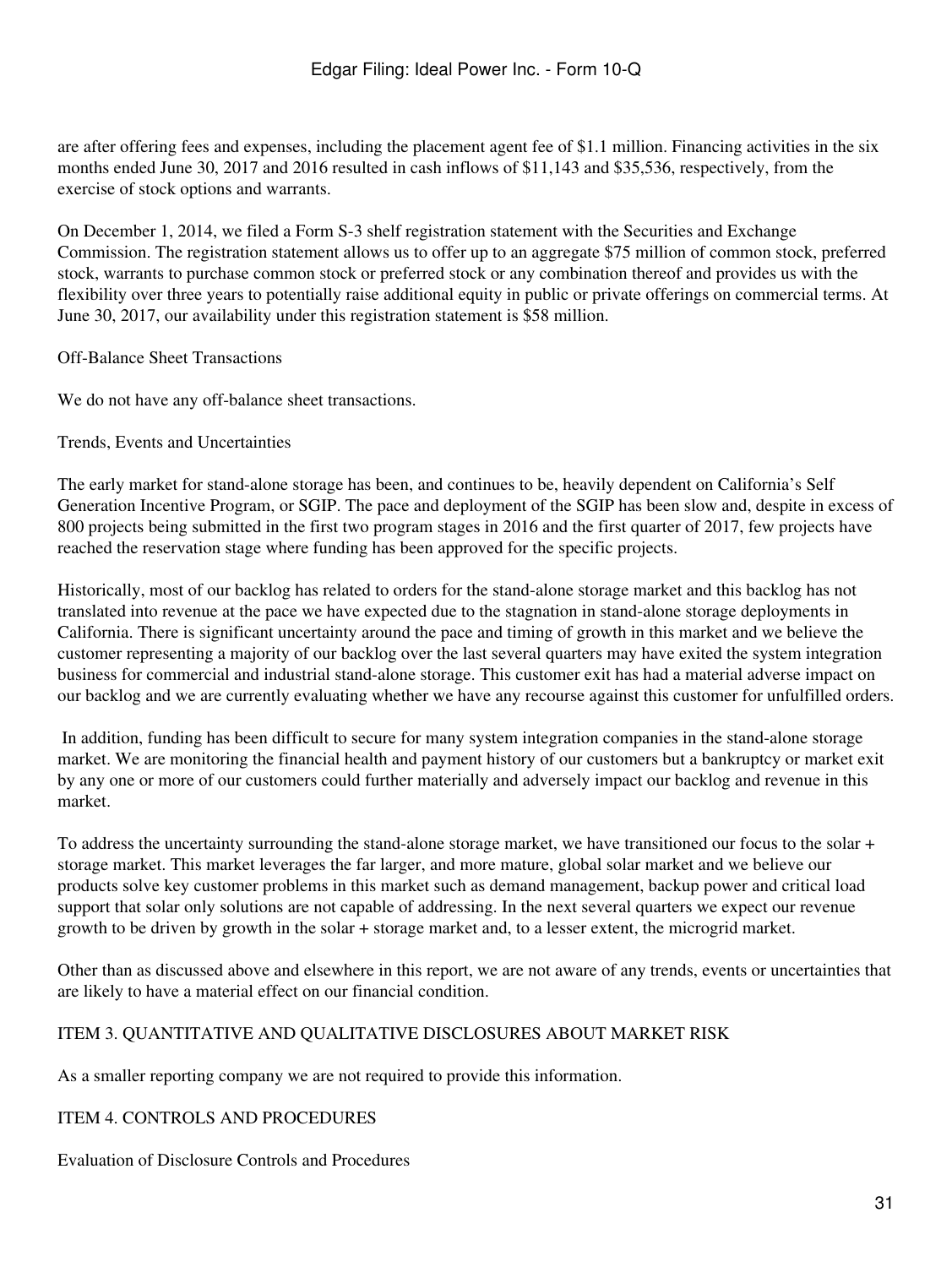Disclosure controls and procedures include, without limitation, controls and procedures designed to ensure that information required to be disclosed by an issuer in the reports that it files or submits under the Securities Exchange Act of 1934, as amended, is accumulated and communicated to the issuer's management, including its principal executive and principal financial officers, or persons performing similar functions, as appropriate to allow timely decisions regarding required disclosure. Our management, with the participation of our Chief Executive Officer (principal executive officer) and our Chief Financial Officer (principal financial and accounting officer), has concluded that, as of June 30, 2017, our disclosure controls and procedures are effective.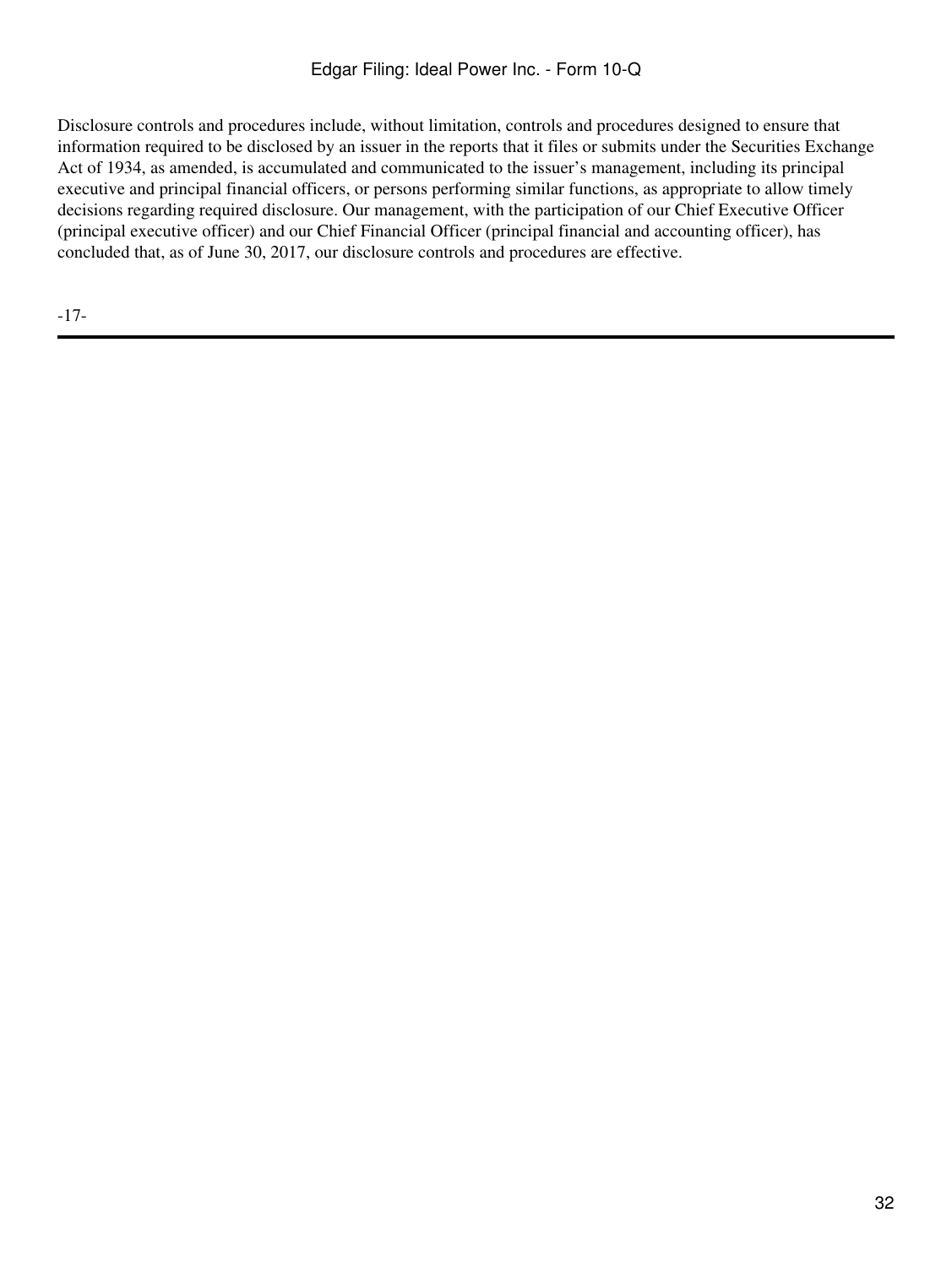#### Changes in Internal Control over Financial Reporting

There have been no other material changes in our internal controls over financial reporting that occurred during the quarter ended June 30, 2017 that have materially affected, or are reasonably likely to materially affect, our internal controls over financial reporting.

#### Limitations on the Effectiveness of Controls

Control systems, no matter how well designed and operated, can provide only reasonable, not absolute, assurance that the control systems' objectives are being met. Further, the design of any system of controls must reflect the fact that there are resource constraints, and the benefits of all controls must be considered relative to their costs. Because of the inherent limitations in all control systems, no evaluation of controls can provide absolute assurance that all control issues and instances of fraud, if any, within the Company have been detected. These inherent limitations include the realities that judgments in decision-making can be faulty and that breakdowns can occur because of error or mistake. Control systems can also be circumvented by the individual acts of some persons, by collusion of two or more people, or by management override of the controls. The design of any system of controls is also based in part upon certain assumptions about the likelihood of future events, and there can be no assurance that any design will succeed in achieving its stated goals under all potential future conditions. Over time, controls may become inadequate because of changes in conditions or deterioration in the degree of compliance with policies or procedures.

### <span id="page-32-0"></span>PART II - OTHER INFORMATION

### <span id="page-32-1"></span>ITEM 1. LEGAL PROCEEDINGS

On May 17, 2017, we provided our prior contract manufacturer (CM) notice that it was in breach of the Master Supply Agreement (MSA) between the parties. On May 19, 2017, we received notice from CM that we were allegedly in breach of the MSA. On June 23, 2017, we received a Notice of Arbitration from CM alleging claims against us and demanding recovery for alleged damages. On July 13, 2017, we responded to CM with a Notice of Defense and Counterclaim. On August 2, 2017, CM provided their response to our Notice of Defense and Counterclaim. The parties are in the process of appointing an arbitrator. At this time, we are unable to estimate the possible loss, if any, associated with this proceeding.

### <span id="page-32-2"></span>ITEM 1A. RISK FACTORS

There are no material changes from the risk factors disclosed in our 2016 Annual Report on Form 10-K.

### <span id="page-32-3"></span>ITEM 2. UNREGISTERED SALES OF EQUITY SECURITIES AND USE OF PROCEEDS

On March 3, 2017, we closed on a definitive securities purchase agreement to sell to certain accredited investorsour common stock and preferred stock together with warrants to purchase shares of common stock, or the Private Placement. In the Private Placement, each share of common stock or preferred stock was sold together with a warrant to purchase one share of common stock at a collective price of \$2.535. Investors purchased an aggregate of 5,220,826 shares of common stock and 708,430 shares of preferred stock together with warrants to purchase 5,929,256 shares of common stock in the Private Placement for aggregate gross proceeds of \$15.0 million. The warrants have an exercise price of \$2.41 per share, are non-exercisable for the first six months and will expire three years from the date of issuance. We filed a Registration Statement on Form S-3 covering the resale of the registrable securities on March 31, 2017 with the Commission which was declared effective on April 21, 2017.

Net cash proceeds were \$13.7 million after offering fees and expenses, including the placement agent fee of \$1.1 million. The placement agent also received 237,170 warrants to purchase shares of common stock as part of its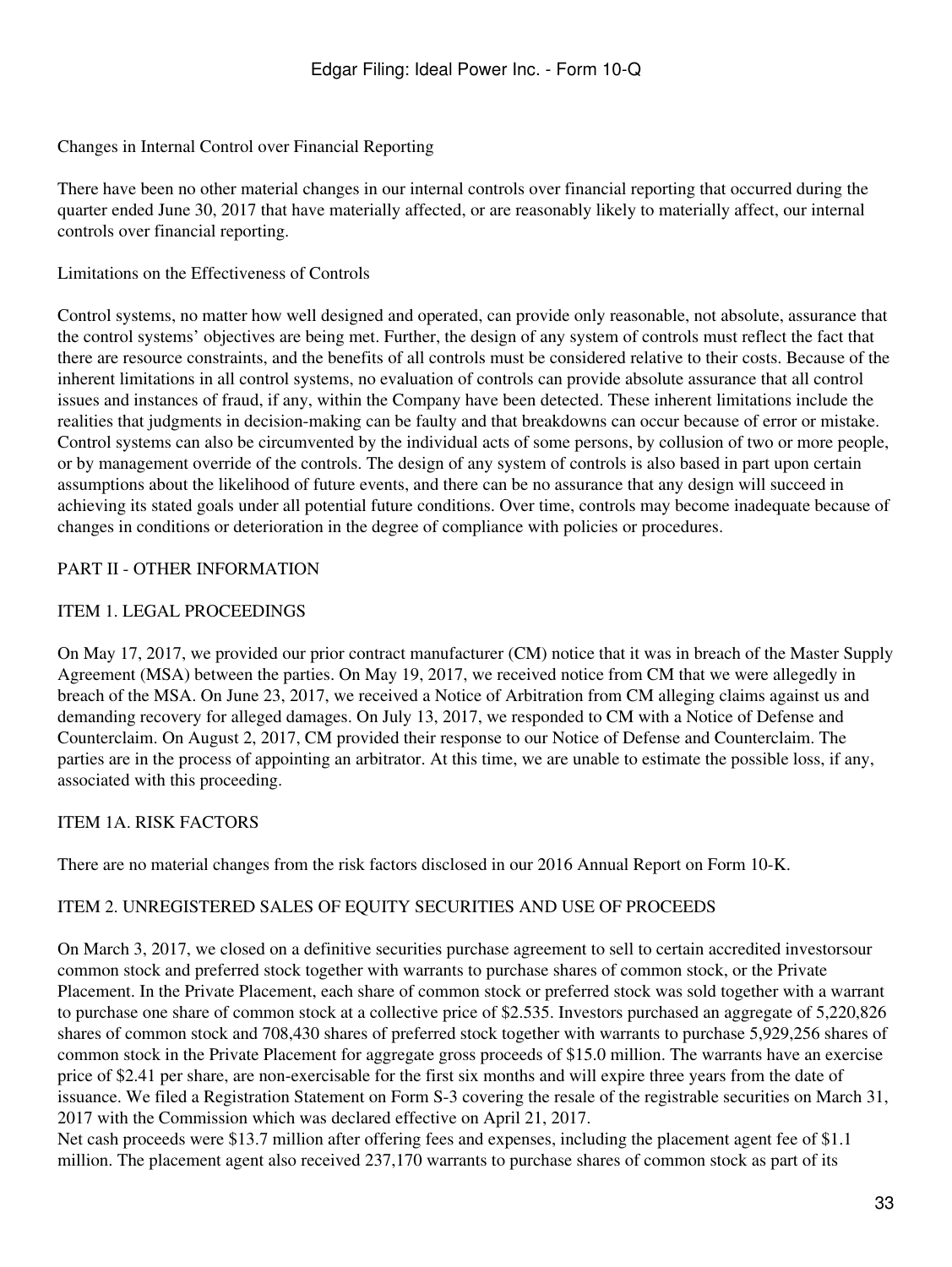# Edgar Filing: Ideal Power Inc. - Form 10-Q

placement agent fee. The placement agent warrant has an exercise price of \$2.89 per share, is non-exercisable for 12 months and has a three-year term. We expect to utilize net proceeds from the offering for working capital and general corporate purposes.

<span id="page-33-0"></span>ITEM 3. DEFAULTS UPON SENIOR SECURITIES

Not applicable.

-18-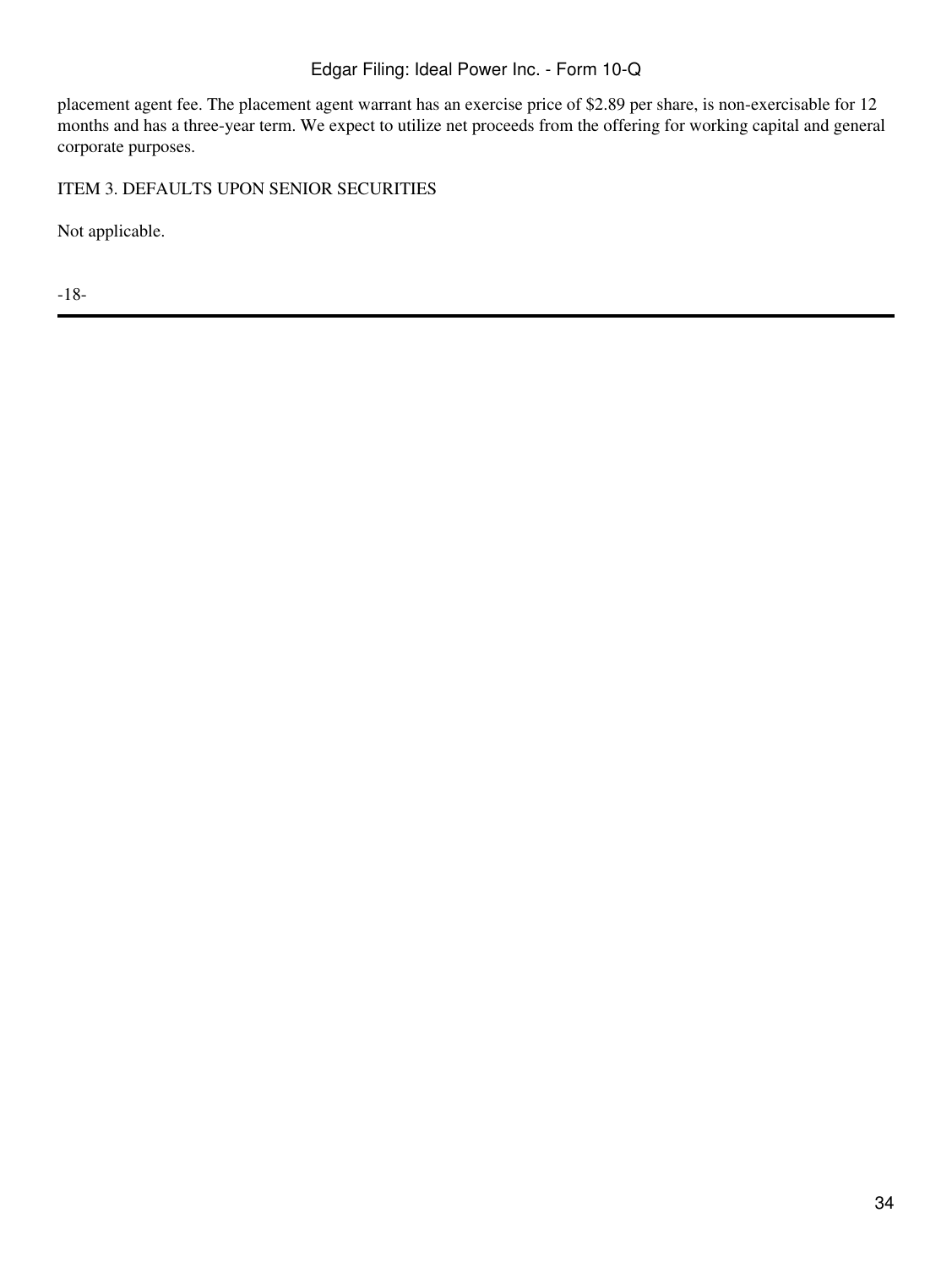## <span id="page-34-0"></span>ITEM 4. MINE SAFETY DISCLOSURES

Not applicable.

## <span id="page-34-1"></span>ITEM 5. OTHER INFORMATION

Not applicable.

## <span id="page-34-2"></span>ITEM 6. EXHIBITS

| Exhibit<br>Number | Document                                                                                                                                                                                                                           |
|-------------------|------------------------------------------------------------------------------------------------------------------------------------------------------------------------------------------------------------------------------------|
| $10.1*$ †         | Amendment No. 2 to Employment Agreement between the Company and R. Daniel Brdar dated June 5,<br>2017                                                                                                                              |
| $10.2\dagger$     | Separation and Release Agreement, dated June 2, 2017, between the Company and Ryan O'Keefe<br>(incorporated by reference to Exhibit 10.1 of the Company's Current Report on Form 8-K filed with the<br>Commission on June 6, 2017) |
| 31.1              | Certification of Principal Executive Officer pursuant to Exchange Act Rule, 13a-14(a) and 15d-14(a), as<br>adopted pursuant to Section 302 of the Sarbanes-Oxley Act of 2002 <sup>*</sup>                                          |
| 31.2              | Certification of Principal Financial Officer pursuant to Exchange Act Rule, 13a-14(a) and 15d-14(a), as<br>adopted pursuant to Section 302 of the Sarbanes-Oxley Act of 2002 <sup>*</sup>                                          |
| 32.1              | Certification pursuant to 18 U.S.C. 1350, adopted pursuant to Section 906 of the Sarbanes-Oxley Act of<br>$2002**$                                                                                                                 |
|                   | 101.INS XBRL Instant Document *                                                                                                                                                                                                    |
|                   | 101.SCH XBRL Taxonomy Extension Schema Document *                                                                                                                                                                                  |
|                   | 101.CAL XBRL Taxonomy Extension Calculation Linkbase Document *                                                                                                                                                                    |
|                   | 101.DEF XBRL Taxonomy Extension Definition Linkbase Document *                                                                                                                                                                     |
|                   | 10.LAB XBRL Taxonomy Extension Label Linkbase Document *                                                                                                                                                                           |

101.PRE XBRL Taxonomy Extension Presentation Linkbase Document \*

\* Filed herewith

- \*\*Furnished herewith
- † Management contract or compensatory agreement